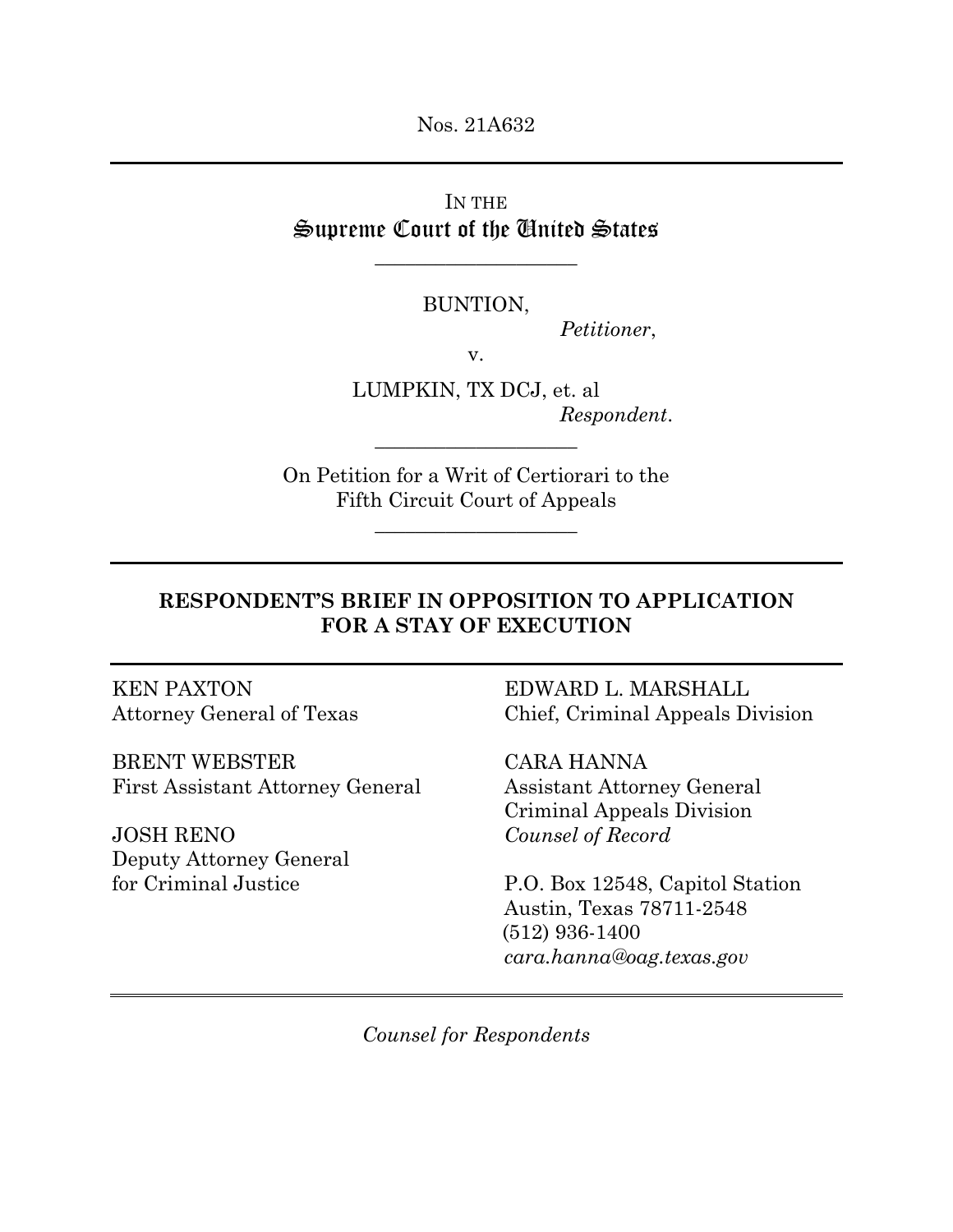### **QUESTION PRESENTED**

 Where a death-sentenced inmate has known the factual and legal predicate of his claim for ten years, i.e., does the Eighth Amendment prohibit his execution because of a lengthy stay on death row, is he entitled to the extraordinary remedy of a stay of execution where he cannot demonstrate a substantial likelihood of success on the merits?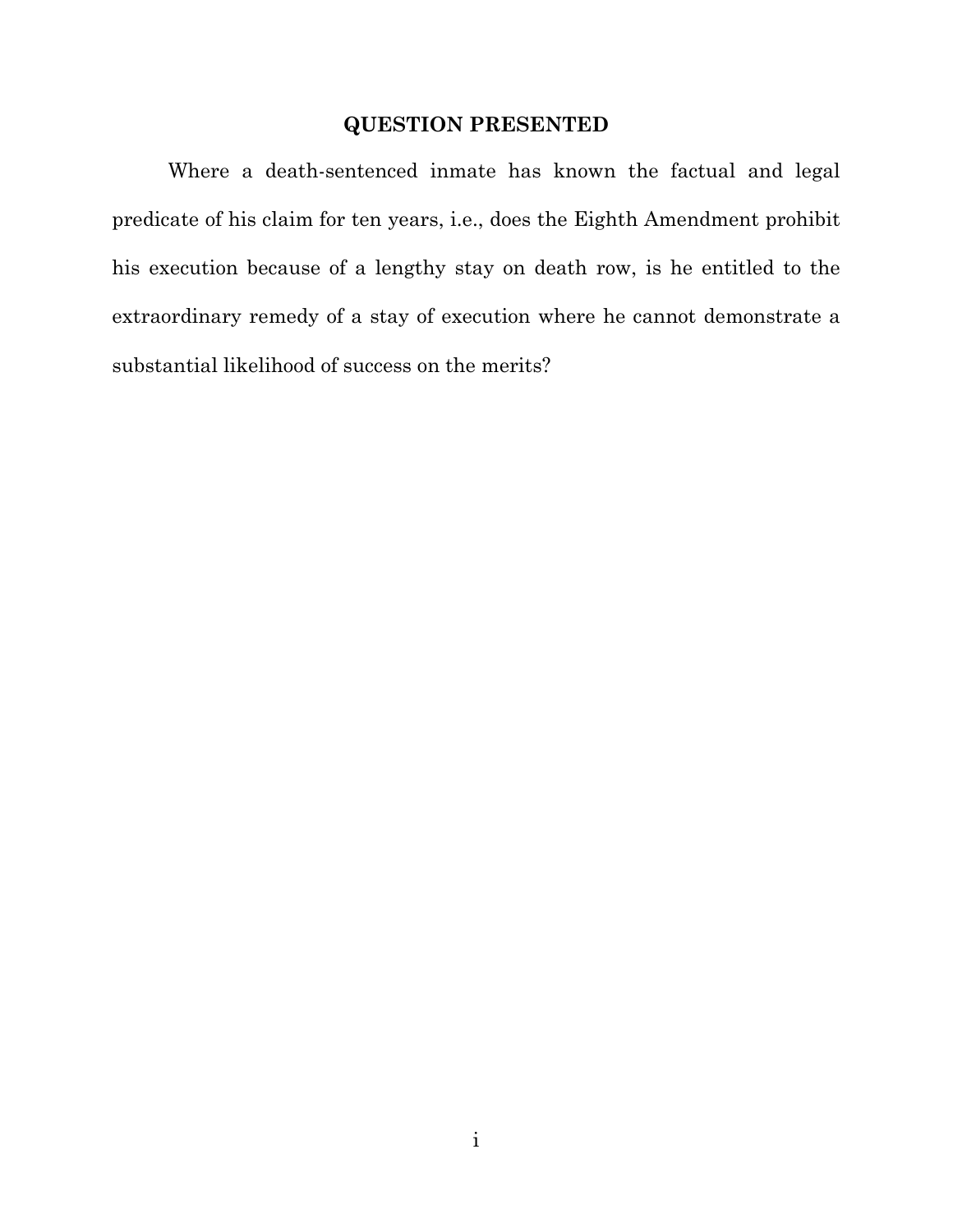# **TABLE OF CONTENTS**

|                                                                        |                                                                     | TABLE OF AUTHORITIES  Error! Bookmark not defined.                                 |  |  |
|------------------------------------------------------------------------|---------------------------------------------------------------------|------------------------------------------------------------------------------------|--|--|
|                                                                        |                                                                     |                                                                                    |  |  |
| Ι.                                                                     |                                                                     |                                                                                    |  |  |
|                                                                        | А.<br>В.                                                            | Evidence presented at Buntion's 2012 punishment hearing 3                          |  |  |
| II.                                                                    |                                                                     |                                                                                    |  |  |
| The Lower Courts Properly Concluded That Buntion Is Not Entitled<br>Ι. |                                                                     |                                                                                    |  |  |
| II.                                                                    | A Petition for Writ of Certiorari Would Be an Improper Vehicle from |                                                                                    |  |  |
|                                                                        | A.                                                                  | Buntion's <i>Lackey</i> claim brought in his successive federal habeas<br>petition |  |  |
|                                                                        | В.                                                                  | Buntion's <i>Lackey</i> claim brought under 42 U.S.C. § 1983 cannot                |  |  |
|                                                                        |                                                                     |                                                                                    |  |  |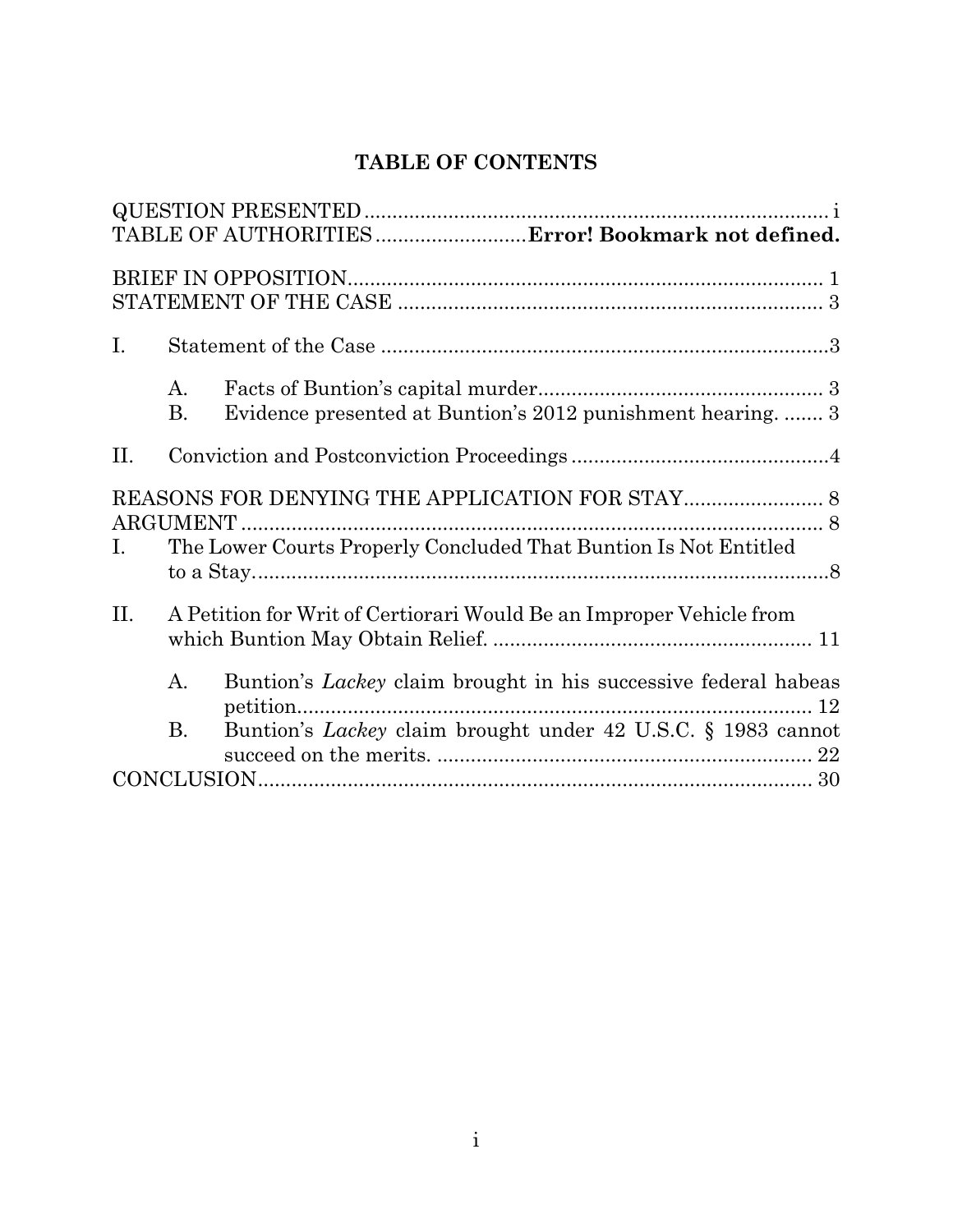# **TABLE OF AUTHORITIES**

# Cases

| Alexander v. Tippah Co., Mississippi, 351 F.3d 626, 630 (5th Cir. 2003)  23             |
|-----------------------------------------------------------------------------------------|
|                                                                                         |
|                                                                                         |
|                                                                                         |
| Barr v. Purkey, — U.S. — , 140 S. Ct. 2594, 2595, 207 L.Ed.2d 1123 (2020)               |
|                                                                                         |
|                                                                                         |
| <i>Buntion v. Collier, et al, No. 4:22-CV-01125, 2022 WL 1164669 (S.D. Tex.</i>         |
|                                                                                         |
| Buntion v. Collier, et al., No. 70004, slip op. (Apr. 20, 2022).  1, 10                 |
|                                                                                         |
| <i>Buntion v. Lumpkin, 982 F.3d 945 (5th Cir. 2020), cert. denied 142 S.Ct. 3</i>       |
| $(2021)$                                                                                |
| Buntion v. Lumpkin, No. 22-70003, consolidated with Buntion v. Collier, et              |
|                                                                                         |
|                                                                                         |
| <i>Buntion v. Lumpkin, No. 4:22-CV-01104, 2022 WL 1164670 (S.D. Tex. Apr.</i>           |
| $14, 2022)$                                                                             |
| Buntion v. Quarterman, 524 F.3d 664 (5th Cir. 2008), cert. denied, 555 U.S.             |
|                                                                                         |
|                                                                                         |
| Buntion v. State, 482 S.W.3d 58, 65, 106 (Tex. Crim. App. 2016) 4, 25                   |
| <i>Buntion v. State, No.</i> 71, 238 slip. op. at 1-2 (Tex. Crim. App. May 31, 1995). 3 |
| <i>Buntion v. State, No. AP-71,238 (Tex. Crim. App. May 31, 1995) </i> 5                |
|                                                                                         |
|                                                                                         |
|                                                                                         |
|                                                                                         |
|                                                                                         |
|                                                                                         |
|                                                                                         |
|                                                                                         |
|                                                                                         |
|                                                                                         |
|                                                                                         |
| Ex parte Buntion, 2009 WL 3154909 (Tex. Crim. App. 2009)  5                             |
| <i>Ex parte Buntion, 2017 WL 2464716 (Tex. Crim. App. June 7, 2017)</i> 6               |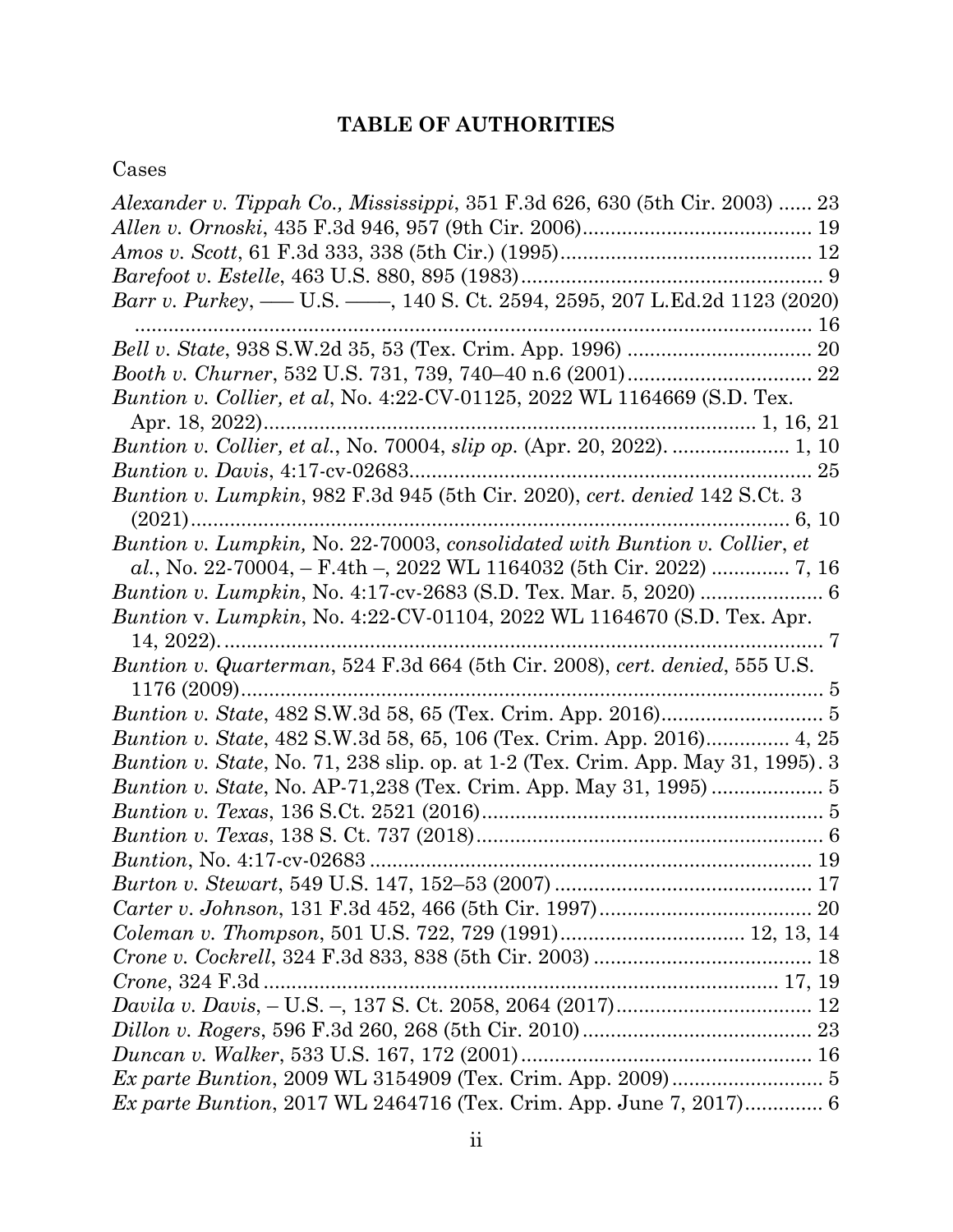| <i>Ex parte Buntion</i> , NO. WR-22,548-05, 2022 WL 946264 (Tex. Crim. App. Mar.                         |  |
|----------------------------------------------------------------------------------------------------------|--|
|                                                                                                          |  |
|                                                                                                          |  |
| Gomez v. U.S. Dist. Court for N. Dist. of Cal., 503 U.S. 653, 654 (1992) 10                              |  |
|                                                                                                          |  |
|                                                                                                          |  |
|                                                                                                          |  |
|                                                                                                          |  |
|                                                                                                          |  |
|                                                                                                          |  |
|                                                                                                          |  |
|                                                                                                          |  |
|                                                                                                          |  |
|                                                                                                          |  |
|                                                                                                          |  |
| Lackey v. Johnson, 83 F.3d 116, 117 (5th Cir. 1996) (nineteen years) 20                                  |  |
|                                                                                                          |  |
| Leal Garcia v. Quarterman, 573 F.3d 214, 219 (5th Cir. 2009)  17                                         |  |
|                                                                                                          |  |
|                                                                                                          |  |
|                                                                                                          |  |
| Med. Ctr. Pharmacy v. Holder, 634 F.3d 830, 834 (5th Cir. 2011)  29                                      |  |
|                                                                                                          |  |
|                                                                                                          |  |
|                                                                                                          |  |
|                                                                                                          |  |
|                                                                                                          |  |
|                                                                                                          |  |
|                                                                                                          |  |
|                                                                                                          |  |
|                                                                                                          |  |
|                                                                                                          |  |
| Reed v. Goertz, 995 F.3d 425, 431 (5th Cir. 2021), pet. for cert. filed, No. 21-<br>442 (Sept. 22, 2021) |  |
|                                                                                                          |  |
|                                                                                                          |  |
|                                                                                                          |  |
|                                                                                                          |  |
|                                                                                                          |  |
|                                                                                                          |  |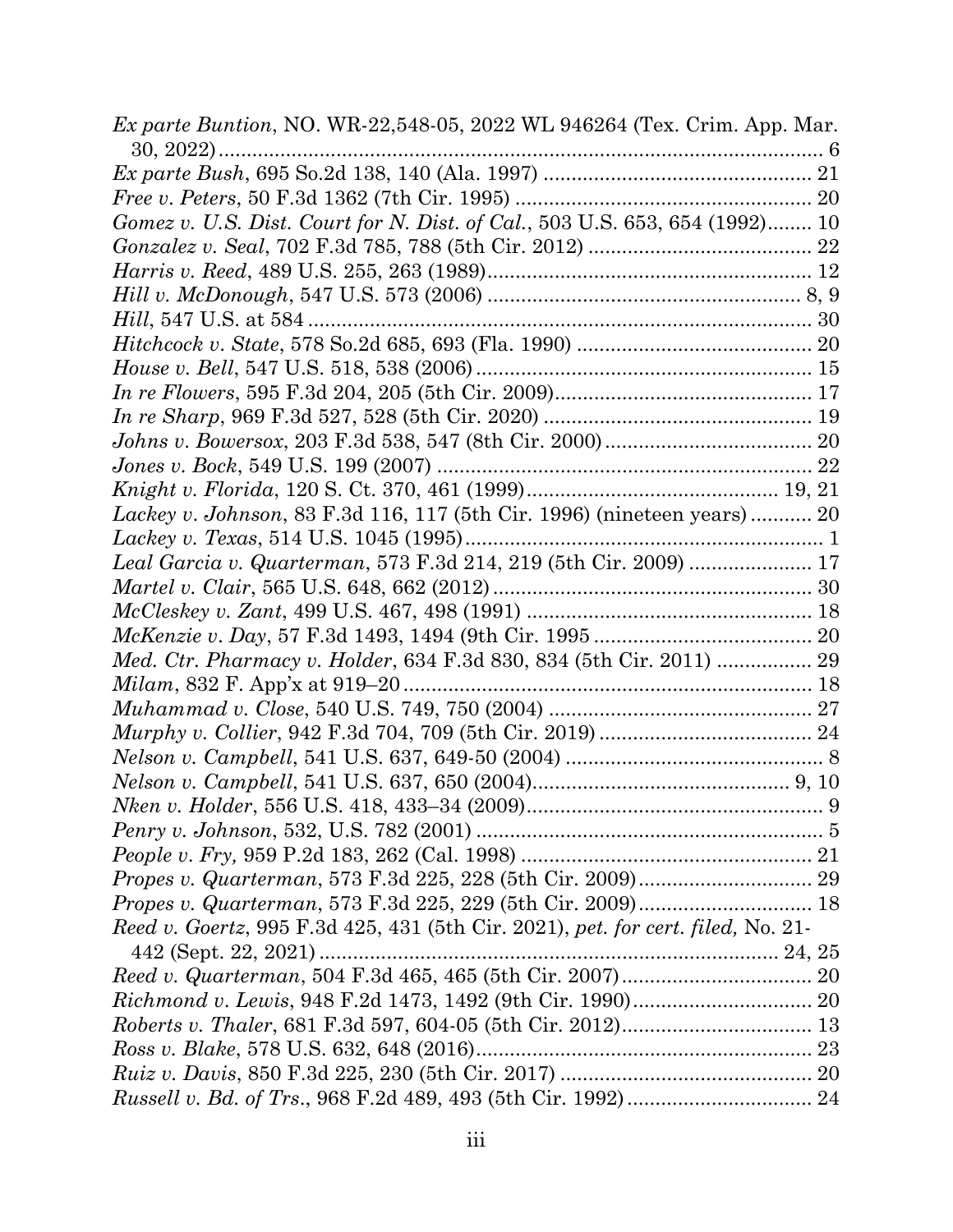| Smith v. State, 74 S.W.3d 868, 869, 875–76 (Tex. Crim. App. 2002) 20 |  |
|----------------------------------------------------------------------|--|
|                                                                      |  |
|                                                                      |  |
|                                                                      |  |
|                                                                      |  |
|                                                                      |  |
|                                                                      |  |
|                                                                      |  |
|                                                                      |  |
|                                                                      |  |
|                                                                      |  |
|                                                                      |  |
|                                                                      |  |
|                                                                      |  |

# Statutes

| Rules |  |
|-------|--|
|       |  |
|       |  |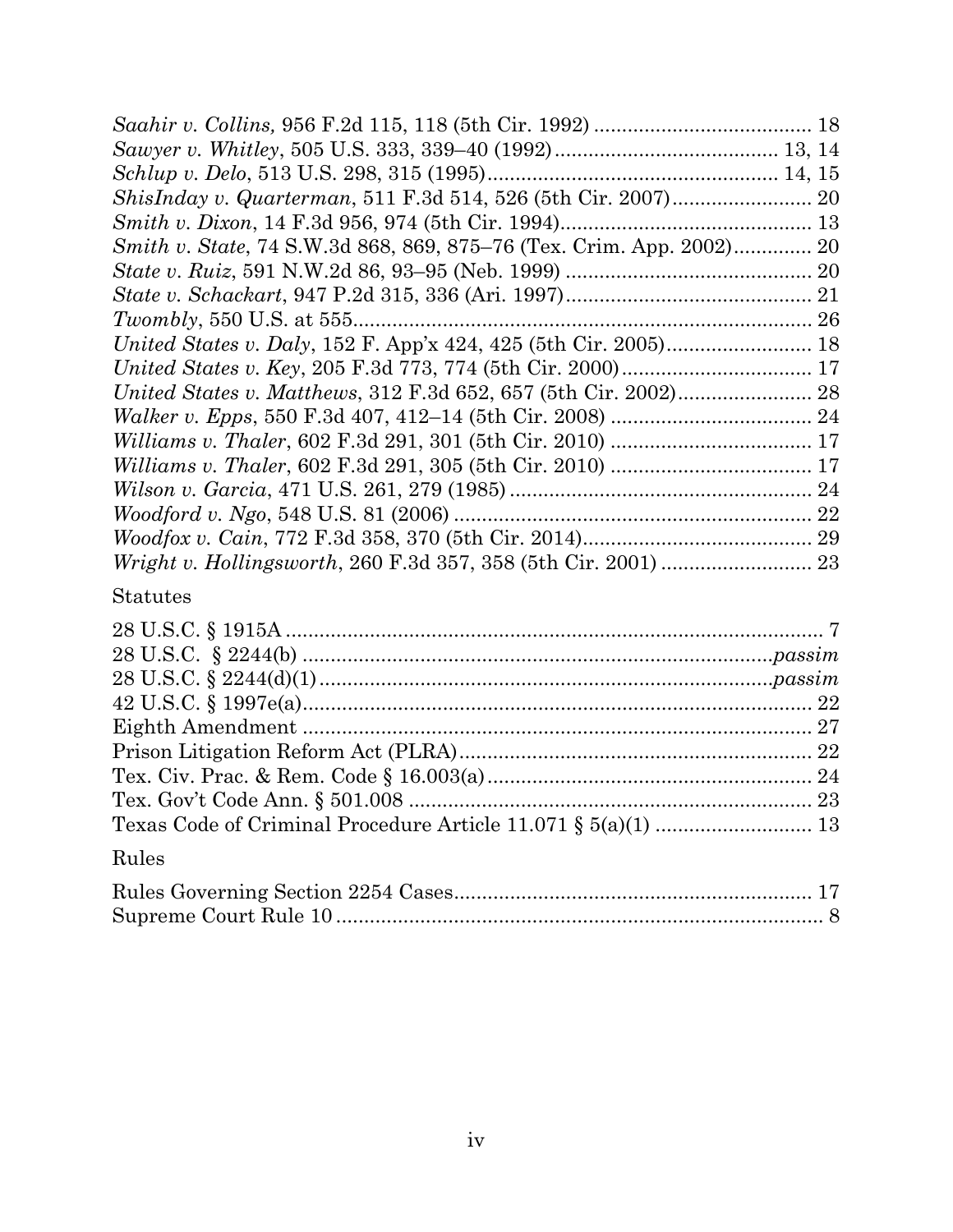#### **BRIEF IN OPPOSITION**

Applicant Carl Wayne Buntion murdered Houston Police Officer James Irby in 1990, shooting him three times in cold blood. Buntion has pursued his right to appeal and collateral review for more than thirty years. He is scheduled to be executed after **6:00 p.m. (Central Time) today, Thursday, April 21, 2022**.

Buntion has challenged his conviction and death sentence in both state and federal court—three times before the highest state court and seven times in federal courts, including twice before this Court. Buntion recently filed a successive habeas corpus petition and a civil rights lawsuit in which he claimed his Eighth and Fourteenth Amendment rights were violated because of the length of time he has served on death row, *see Lackey v. Texas*, 514 U.S. 1045 (1995) (mem.) (Stevens, J., respecting denial of cert.), and moved for a stay of execution. The United States District Court for the Southern District of Texas, Houston Division dismissed his habeas petition as successive and his civil rights complaint for failure to state a claim and denied stay. *Buntion v. Lumpkin,* No. 4:22-CV-01104 (S.D. Tex. Apr. 15, 2022); *Buntion v. Collier, et al*, No. 4:22-CV-01125, 2022 WL 1164669 (S.D. Tex. Apr. 18, 2022). The Fifth Circuit Court of Appeals affirmed the district court's judgments and also denied Buntion a stay of execution. *Buntion v. Lumpkin*, *et al.*, Nos. 22-70003, 22-70004, 2022 WL 1164032 (Apr. 20, 2022).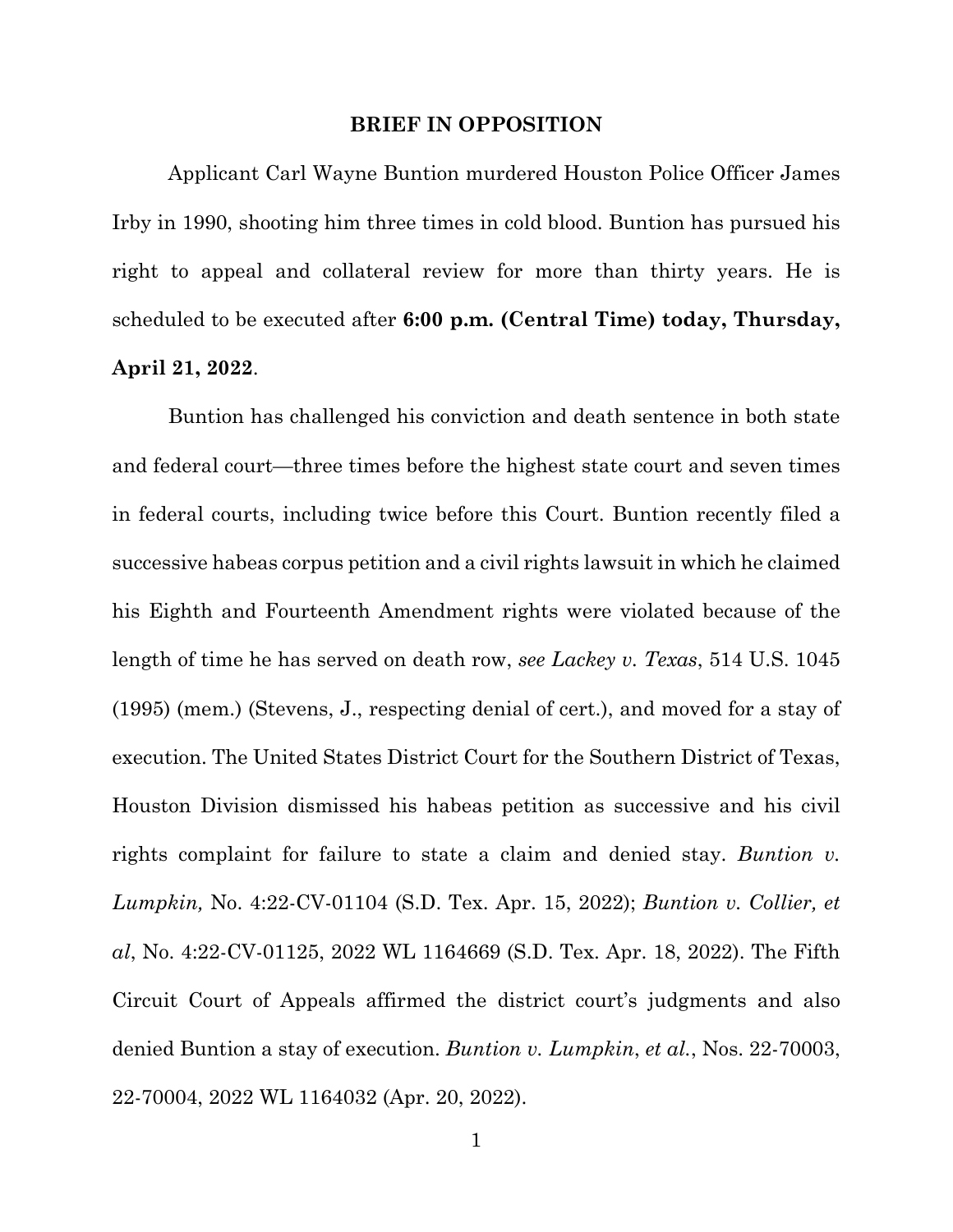Buntion now, on the day of his scheduled execution, seeks a stay in this Court for review of questions arising from the lower courts' holdings, i.e., that the *Lackey* claim he raised in his federal habeas petition was successive, and that the same claim in his civil rights complaint failed to state a claim on which relief can be granted. *See generally*, Mot. for Stay at 23–25. He asserts again in this Court that an inmate's right to be free from cruel and unusual punishment under the Eighth Amendment is violated when they are subjected to a lengthy stay on death row. But he is not entitled to the extraordinary relief he requests.

This Court—or any court—has never recognized a constitutional challenge to a death sentence based on the length of time a petitioner has served on death row awaiting execution. Buntion fails to demonstrate any reason the Court should intervene now in order to create a new rule of law out of whole cloth, especially when his claim is unexhausted, procedurally defaulted, time-barred, and utterly lacking in merit. There is simply no likelihood that Buntion could succeed on the merits of a petition for writ of certiorari and, thus, no grounds for a stay. Consequently, Buntion is not entitled to a stay of execution or relief under 28 U.S.C. § 2254 or 42 U.S.C. § 1983.

2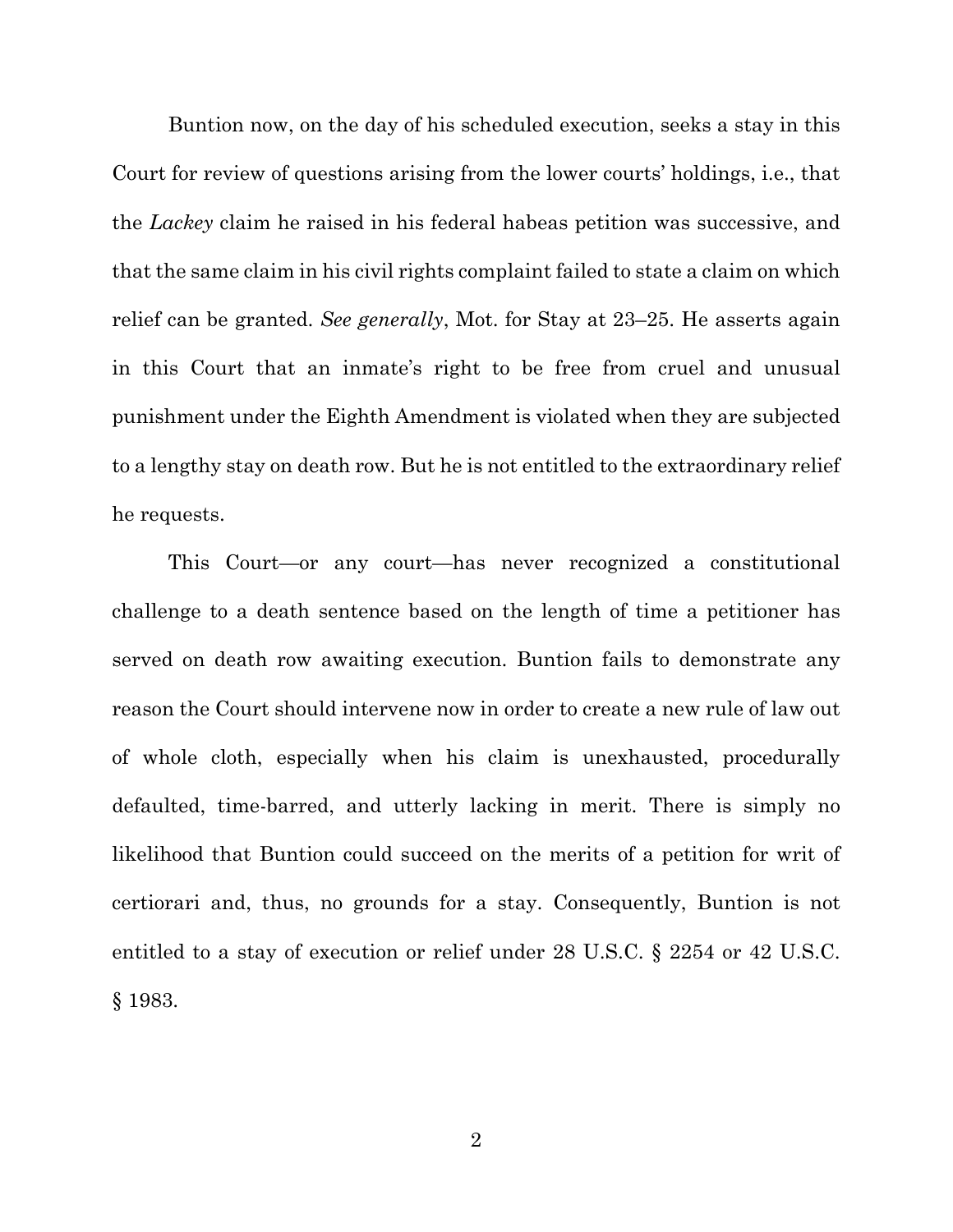## **STATEMENT OF THE CASE**

# **I. Statement of the Case**

# **A. Facts of Buntion's capital murder**

The Texas Court of Criminal Appeals (CCA) summarized the facts

establishing Buntion's guilt of capital murder:

The State's evidence<sup>1</sup> at trial established the following: At about 7:45 p.m., June 27, 1990, Houston police officer James Irby was on motorcycle patrol when he stopped a car on Airline Drive for a minor traffic violation. After parking his motorcycle, Irby approached the driver's side of the car and spoke briefly with the driver, who had already exited the vehicle. Irby and the driver, still conversing, walked toward the rear of the car. Irby then walked back to the driver's side of the car, looked in, and spoke briefly with [Buntion], who was the only passenger. Irby then returned to the rear of the car, where he continued speaking with the driver. [Buntion] then exited the car from the passenger's side. Irby motion to [Buntion] to get back in the car, but he proceeded toward Irby, and when he was about five feet from Irby, he raised a longbarrel revolver with both hands and fired a shot into Irby's forehead. Irby died almost instantly.

*Buntion v. State*, No. 71, 238 slip. op. at 1-2 (Tex. Crim. App. May 31, 1995)

(footnote original).

# **B. Evidence presented at Buntion's 2012 punishment hearing.**

The CCA summarized evidence presented at Buntion's new punishment

hearing in 2012:

[Buntion] had thirteen prior felony convictions, many of which involved assaulting other people. Most notably, [Buntion] was convicted in 1965 of "assault to murder" an Alabama peace officer.

<sup>&</sup>lt;sup>1</sup> [Buntion] presented no evidence during the guilt/innocence phase of his trial.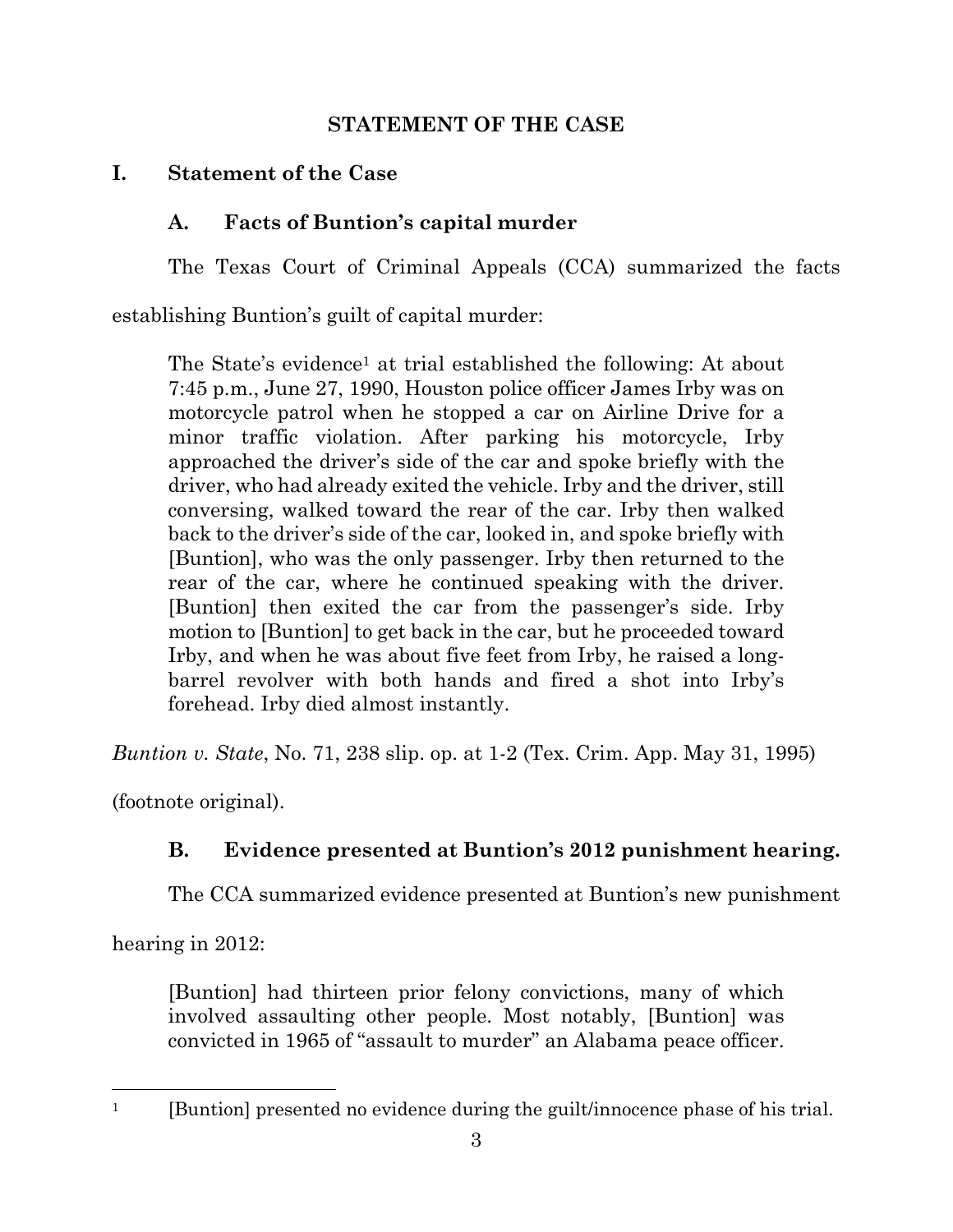Further, [Buntion] committed the instant offense a little over a month after he was released to parole while serving a sentence for the offense of sexual assault of a child. . . .

In addition, [Buntion] committed numerous unadjudicated extraneous offenses and bad acts, both in and out of prison. During a previous term of imprisonment, [Buntion] was found to be in possession of a shank. While on a prison furlough, [Buntion] used his brother's birth certificate to obtain a visit with his ex-wife, who was in jail. When a jail official discovered [Buntion]'s true identity and the fact that he was on a prison furlough, the official arrested [Buntion] and returned him to prison. Approximately a week before the instant offense, [Buntion] showed an acquaintance a gun. He told her that he always carried it because he would rather kill than go back to prison. While in jail for the instant offense, [Buntion] threatened other detainees who asked him why he was there. [Buntion] said that he would kill them "like [he] killed the cop" if they did not leave him alone.

Additional evidence indicated that [Buntion]'s character for violence had not changed during his time in prison. . . . While in jail awaiting the punishment retrial, [Buntion] wrote letters to his brother, Bobby. The letters contained language from which a jury could reasonably infer that [Buntion] remained a continuing threat to society. For example, in a July 2011 letter, [Buntion] stated that he was glad that he would never be released from prison because he would "hate to think about what [he would] do to certain people that have screwed [him] around." In an August 2011 letter, [Buntion] advised Bobby that if the district attorney questioned Bobby about Bobby's previous criminal record, Bobby should just say that the district attorney "made [Bobby] what [he was]" by sending Bobby to prison on his first offense instead of giving him probation. "If they create a 'monster,' they should not complain when it feeds (on society.) right? [sic] Right."

*Buntion v. State*, 482 S.W.3d 58, 67–68 (Tex. Crim. App. 2016).

# **II. Conviction and Postconviction Proceedings**

In January 1991, a Harris County jury found Buntion guilty of capital

murder and sentenced him to death. *Id.* at 65. His conviction and sentence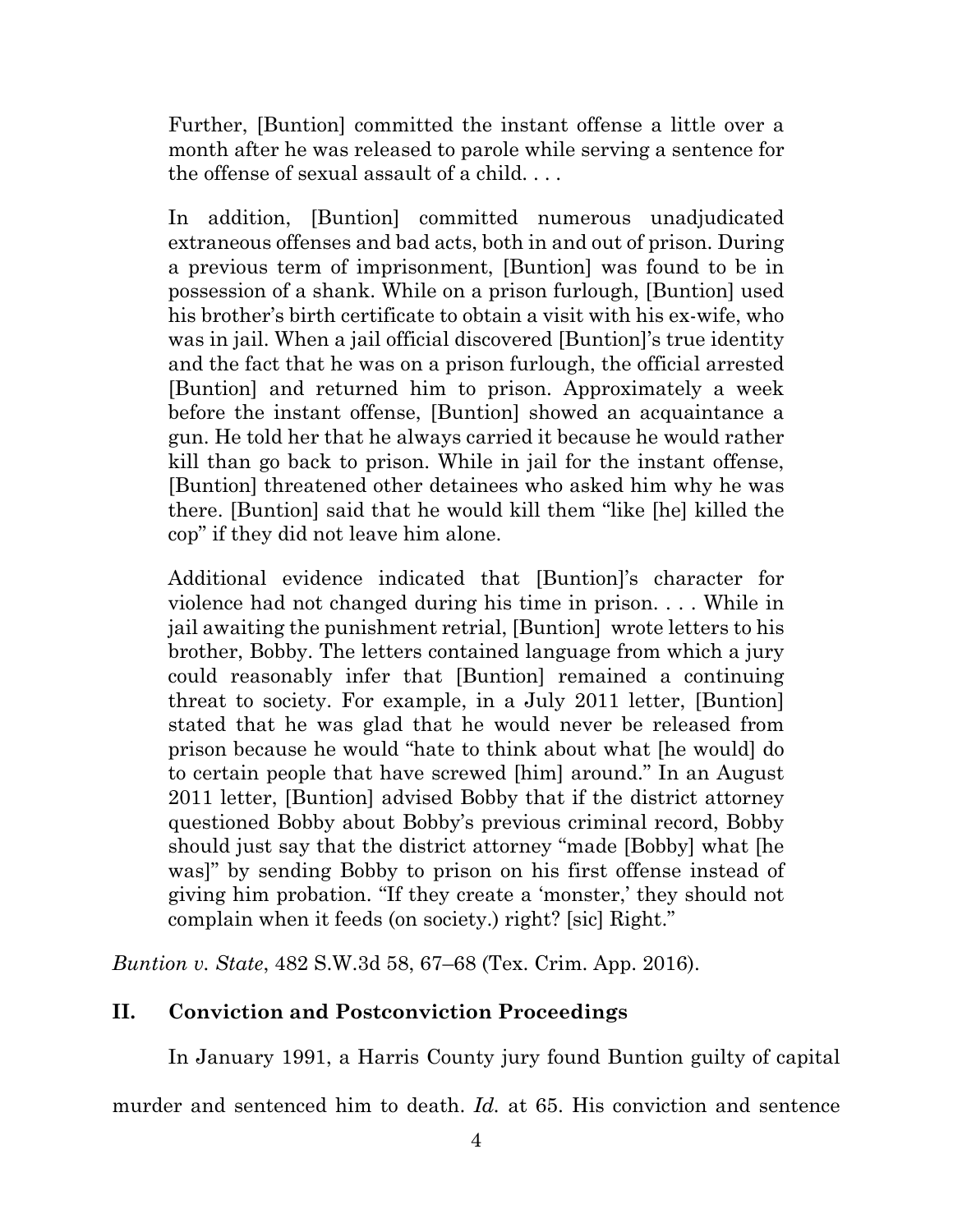were affirmed by the CCA on direct appeal. *Buntion v. State*, No. AP-71,238 (Tex. Crim. App. May 31, 1995) (unpublished). Buntion's initial state application for habeas relief was denied by the CCA in November 2003. *Ex parte Buntion*, No. WR-22,548-02 (Tex. Crim. App. Nov. 5, 2003) (unpublished).

Buntion then filed a petition seeking federal habeas relief that was provisionally granted by this Court on April 28, 2006, *Buntion v. Dretke*, 4:04 cv-01328 (S.D. Tex. April 28, 2006). The Fifth Circuit Court of Appeals, however, vacated that judgment and denied habeas relief. *Buntion v. Quarterman*, 524 F.3d 664 (5th Cir. 2008), *cert. denied*, 555 U.S. 1176 (2009).

Following this Court's denial of certiorari review, Buntion returned to state court to file a subsequent state habeas application, alleging that his death sentence was invalid under *Penry v. Johnson*, 532, U.S. 782 (2001). The CCA granted the writ, awarding Buntion a new trial on punishment. *Ex parte Buntion*, 2009 WL 3154909 (Tex. Crim. App. 2009).

 The trial court held the new punishment hearing in February 2012, and Buntion was sentenced to death a second time. *Buntion v. State*, 482 S.W.3d 58, 65 (Tex. Crim. App. 2016). The CCA affirmed the trial court's sentence of death on direct appeal. *Id.* at 106. The Court denied certiorari review. *Buntion v. Texas*, 136 S.Ct. 2521 (2016).

 Buntion next sought habeas relief from his new death sentence in the state court, but that application was denied by the CCA. *Ex parte Buntion*,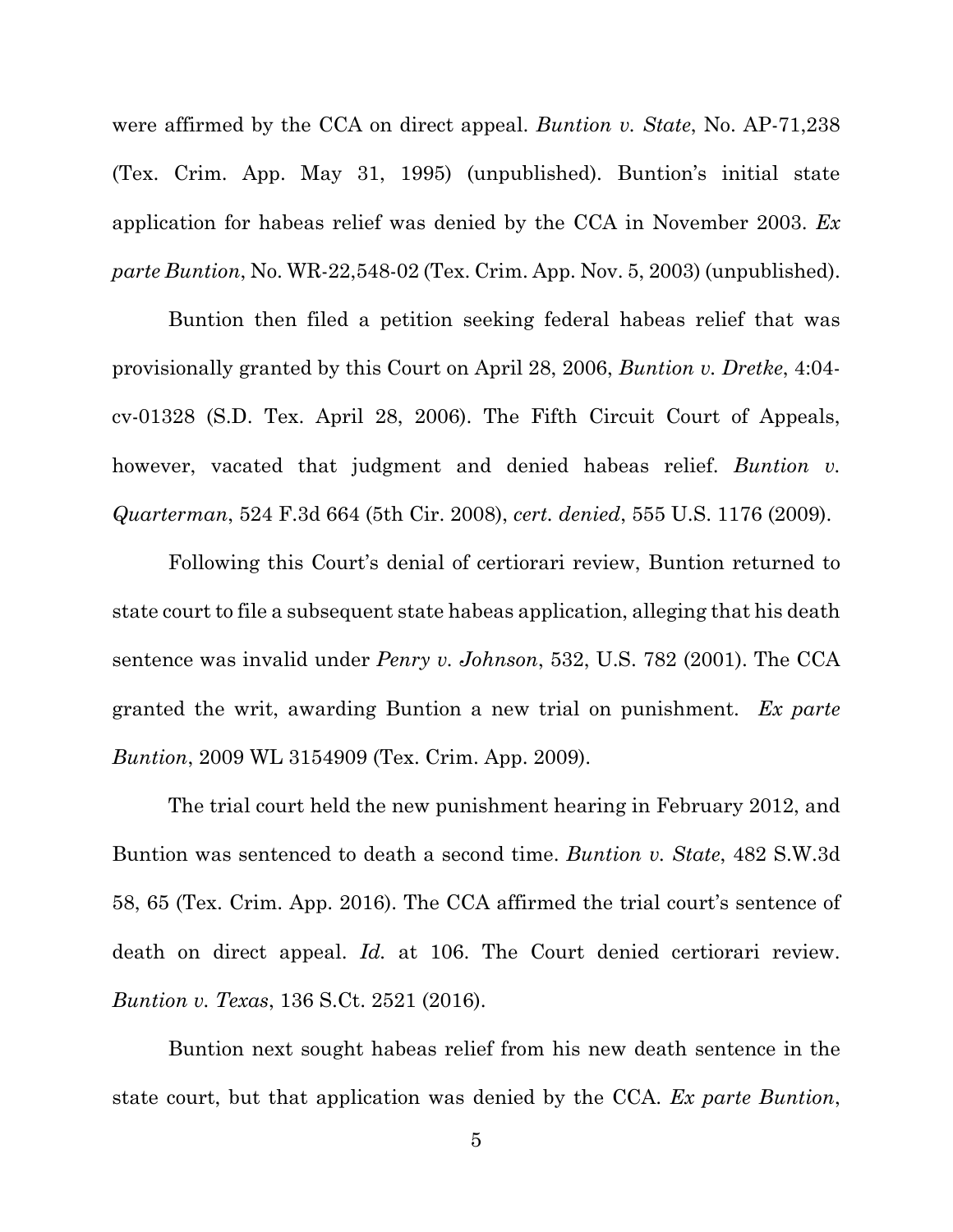2017 WL 2464716 (Tex. Crim. App. June 7, 2017). The Court denied Buntion's petition for writ of certiorari. *Buntion v. Texas*, 138 S. Ct. 737 (2018).

 Buntion subsequently filed a federal petition for habeas relief with brief in support on June 7, 2018, which was denied by the U.S.D.C. for the Southern District of Texas, Houston Division. *Buntion v. Lumpkin*, No. 4:17-cv-2683 (S.D. Tex. Mar. 5, 2020). The Fifth Circuit denied Buntion's application for a certificate of appealability, and this Court denied Buntion's petition for writ of certiorari on October 4, 2021. *Buntion v. Lumpkin*, 982 F.3d 945 (5th Cir. 2020), *cert. denied* 142 S.Ct. 3 (2021).

 Buntion next filed a fifth state application for habeas relief; the CCA dismissed this application as an abuse of the writ without considering the merits of the claims. *Ex parte Buntion*, NO. WR-22,548-05, 2022 WL 946264 (Tex. Crim. App. Mar. 30, 2022). Buntion did not filed a petition for writ of certiorari.

 Twelve days before his scheduled execution, Buntion filed suit pursuant to 42 U.S.C. § 1983, alleging the Eighth and Fourteenth Amendments will not permit his execution because he has been incarcerated on death row for over thirty years. Just a day before filing his § 1983 complaint, Buntion filed a successive federal habeas petition pursuant to 28 U.S.C. § 2254, raising the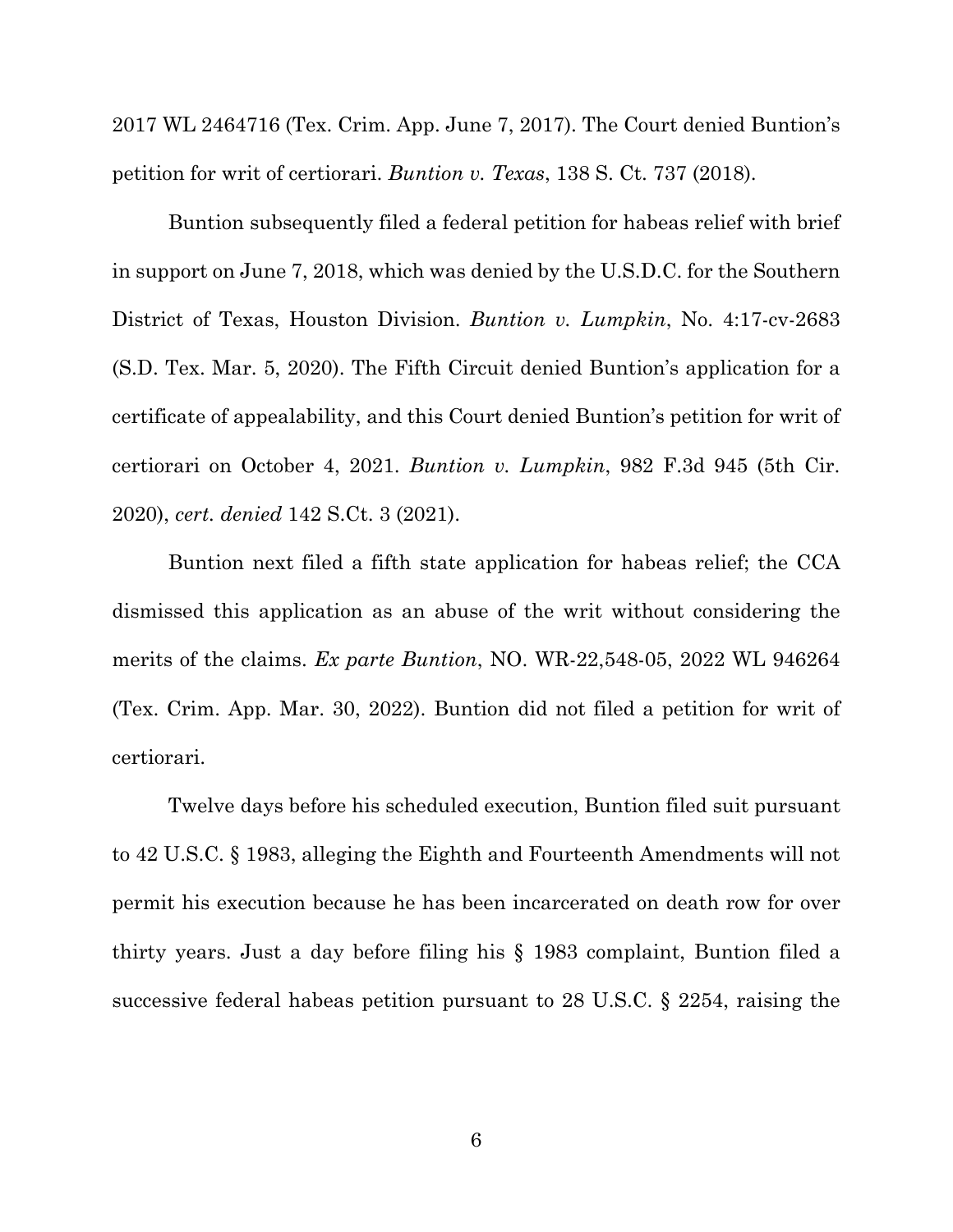same *Lackey* claim.2,3 On April 14, 2022, the district court dismissed his habeas petition because it was successive. *Buntion* v. *Lumpkin*, No. 4:22-CV-01104, 2022 WL 1164670 (S.D. Tex. Apr. 14, 2022). Two business days later, the district court dismissed his § 1983 complaint after finding it not cognizable under § 1983, thus failing to state a claim on which relief can be granted, pursuant to 28 U.S.C. § 1915A.

 On April 19, 2022, Buntion appealed the district court's dismissal of § 1983 complaint and denial of his motion to stay his execution. After consolidating Buntion's appeals, the Fifth Circuit affirmed the district court's judgments and ruling the next day. *Buntion v. Lumpkin,* No. 22-70003, *consolidated with Buntion v. Collier*, *et al.*, No. 22-70004, – F.4th –, 2022 WL 1164032 (5th Cir. 2022).

 On April 21, 2022, Buntion filed in this Court an application for a stay of execution.

<sup>&</sup>lt;sup>2</sup> Buntion also alleged in his § 2254 petition that his Eighth and Fourteenth Amendment rights are violated because his punishment is based on the jury's speculation about his future behavior, which has subsequently been proven false because of his good behavior in prison. This claim is not relevant to this application.

<sup>3</sup> On April 11, 2022, Buntion filed a complaint pursuant to 28 U.S.C. § 2201; the Court dismissed his complaint without prejudice on April 15, 2022. *Buntion v. Lumpkin*, Civil Action No. 4:22-cv-1168.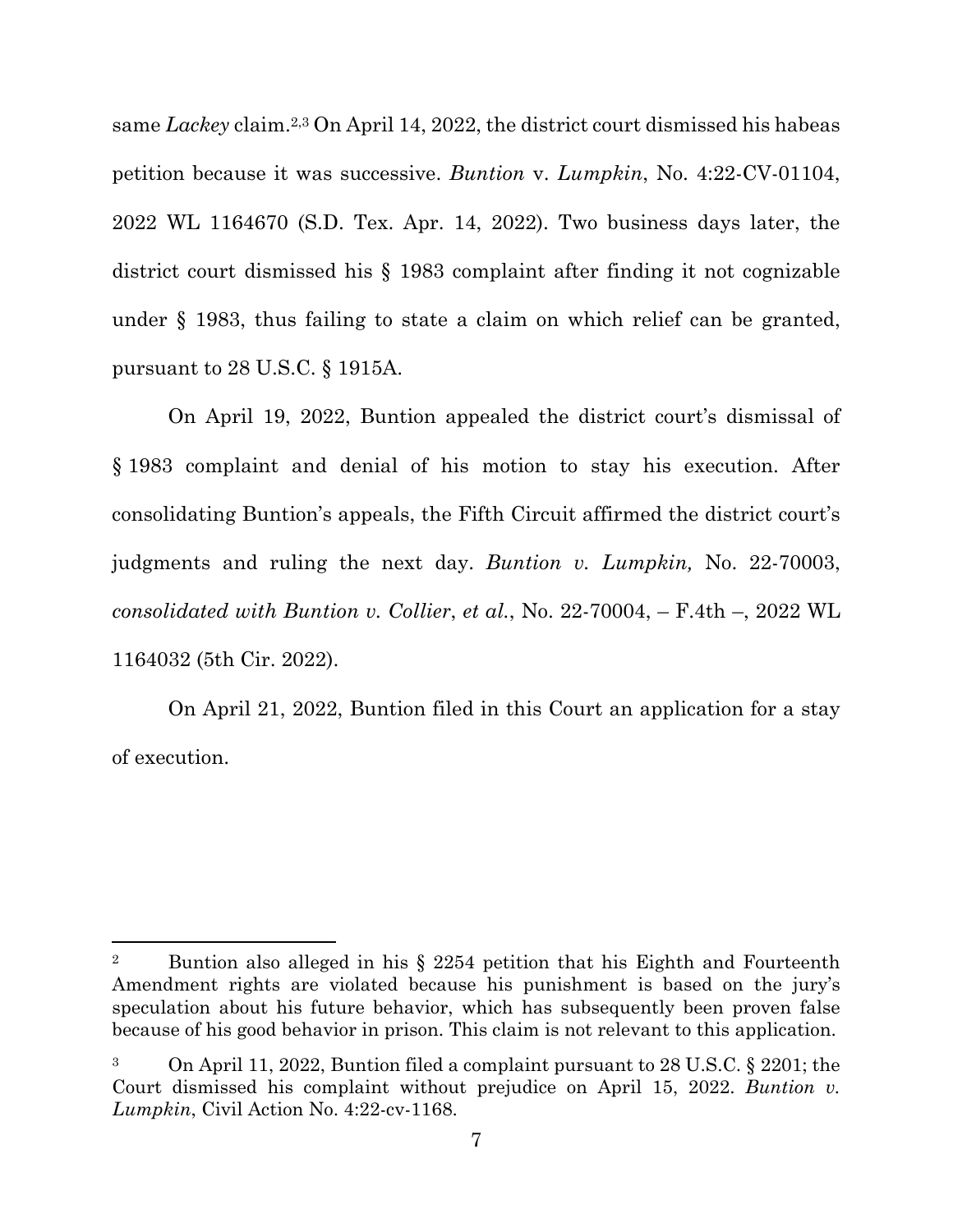### **REASONS FOR DENYING THE APPLICATION FOR STAY**

The questions underlying Buntion's request for a stay of execution are without merit and unworthy of the Court's attention; he accordingly cannot demonstrate the Court should grant his application. Supreme Court Rule 10 provides that review on writ of certiorari is not a matter of right, but of judicial discretion, and will be granted only for "compelling reasons." Where a petitioner asserts only factual errors or that a properly stated rule of law was misapplied, certiorari review is "rarely granted." *Id*. Here, Buntion advances no compelling reason to grant a stay for this Court to review the questions he wishes to raise through a petition for writ of certiorari; no compelling reason exists because he cannot demonstrate his underlying claims will succeed on the merits. The Court should, therefore, deny Buntion's application for a stay of execution.

#### **ARGUMENT**

## **I. The Lower Courts Properly Concluded That Buntion Is Not Entitled to a Stay.**

A stay of execution is an equitable remedy. *Hill v. McDonough*, 547 U.S. 573 (2006). It is not available as a matter of right, and equity must be sensitive to the State's strong interest in enforcing its criminal judgments without undue interference from the federal courts." *Id*. (citing *Nelson v. Campbell*, 541 U.S. 637, 649–50 (2004)). It is well-established that petitioners on death row must show a "reasonable probability" that the underlying issue is "sufficiently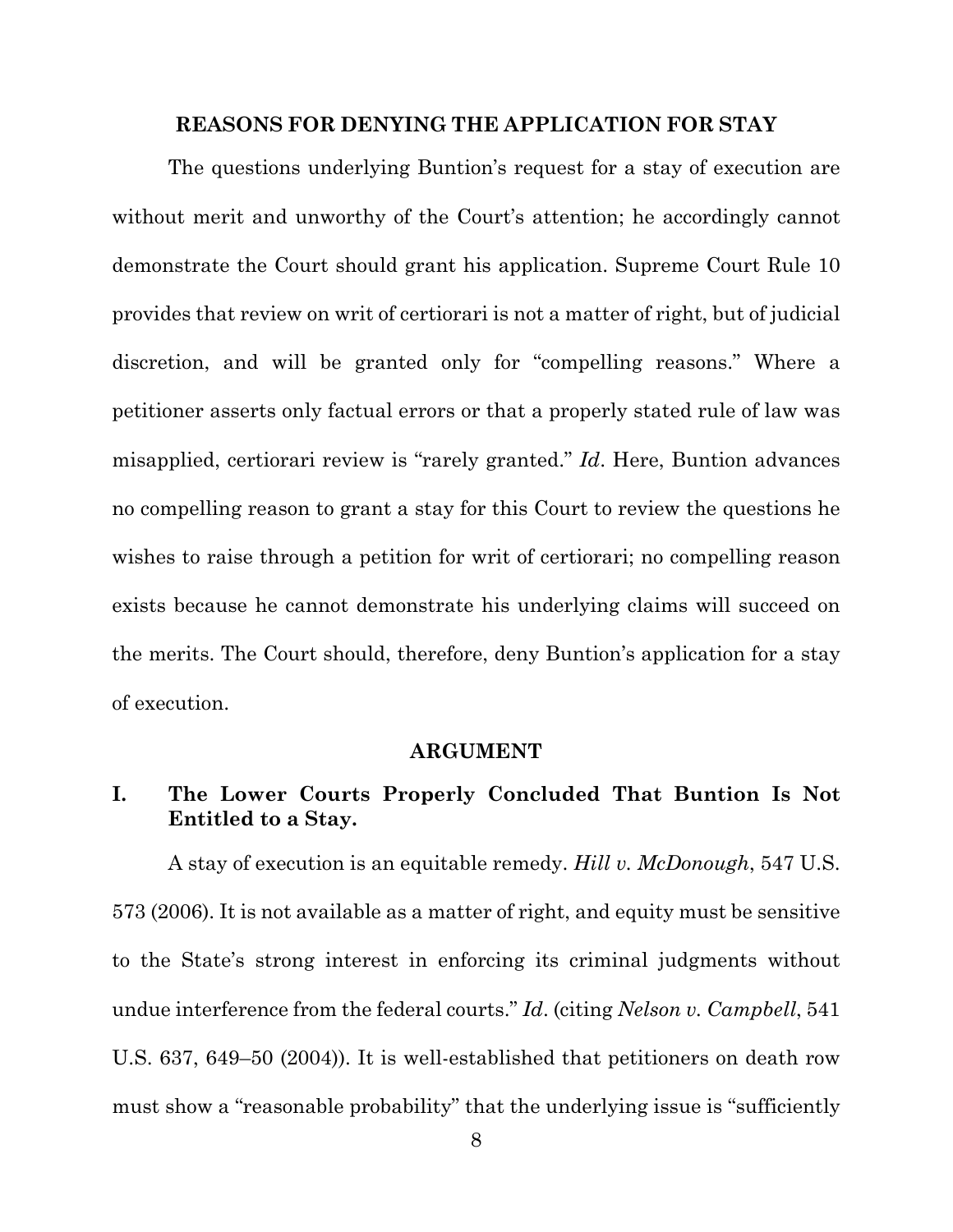meritorious" to warrant a stay and that failure to grant the stay would result in "irreparable harm." *Barefoot v*. *Estelle*, 463 U.S. 880, 895 (1983). Indeed, "[a]pplications for stays of death sentences are expected to contain the information and materials necessary to make a careful assessment of the merits of the issue and so reliably to determine whether plenary review and a stay are warranted." *Id*. In a capital case, a court may properly consider the nature of the penalty in deciding whether to grant a stay, but "the severity of the penalty does not in itself suffice." *Id*. at 893.

 "The party requesting a stay bears the burden of showing that the circumstances justify an exercise of [judicial] discretion." *Nken v. Holder*, 556 U.S. 418, 433–34 (2009). Before utilizing that discretion a court must consider:

(1) whether the stay applicant has made a strong showing that he is likely to succeed on the merits; (2) whether the applicant will be irreparably injured absent a stay; (3) whether issuance of the stay will substantially injure the other parties interested in the proceeding; and (4) where the public interest lies.

*Id*. at 434 (citations omitted) (internal quotation marks omitted). "A court considering a stay must also apply 'a strong equitable presumption against the grant of a stay where a claim could have been brought at such a time as to allow consideration of the merits without requiring entry of a stay.'" *Hill v. McDonough*, 547 U.S. at 584 (quoting *Nelson v. Campbell*, 541 U.S. 637, 650 (2004)); *see Gomez v. U.S. Dist. Court for N. Dist. of Cal.*, 503 U.S. 653, 654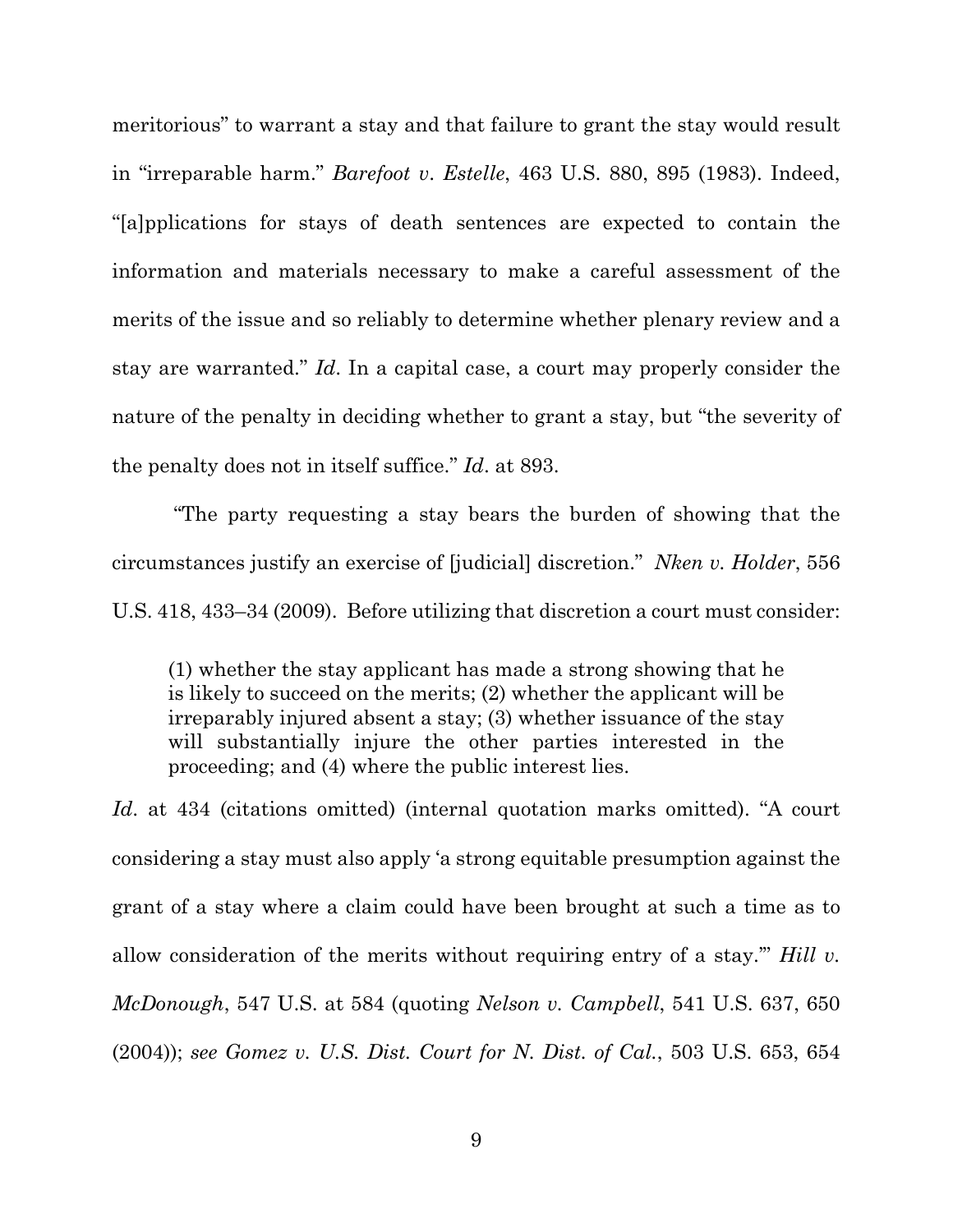(1992) (per curiam) ("A court may consider the last-minute nature of an application to stay execution in deciding whether to grant equitable relief.").

 As discussed below, Buntion cannot demonstrate a strong likelihood of success on the merits. Buntion has recently appealed the federal district court's denial of relief from the same *Lackey* claim, and this Court rejected Buntion's challenge only last year. *Buntion v. Lumpkin*, 982 F.3d 945 (5th Cir. 2020), *cert. denied* 142 S.Ct. 3 (2021). He raised this challenge before the CCA in a state application for habeas relief; the CCA dismissed his habeas application as an abuse of the writ. *Buntion*, 2022 WL 946264. He did not seek review of that dismissal from this Court. Instead, Buntion sought to raise this same challenge in the district court through a successive federal habeas petition and civil rights complaint, which he now proposes deserve yet another review from this Court. He is mistaken.

 Further, as noted above, the Court in *Nelson* recognized that a stay of execution is an equitable remedy, and that the last-minute and abusive nature of an inmate's claim bears on the issue of whether the inmate is entitled to the remedy. 541 U.S. at 649–50. Again, Buntion is petitioning for review of a federal habeas petition and a § 1983 lawsuit he filed within thirteen days of his scheduled execution. The late nature of these actions weighs heavily against a stay of execution. For this reason, and because Buntion cannot show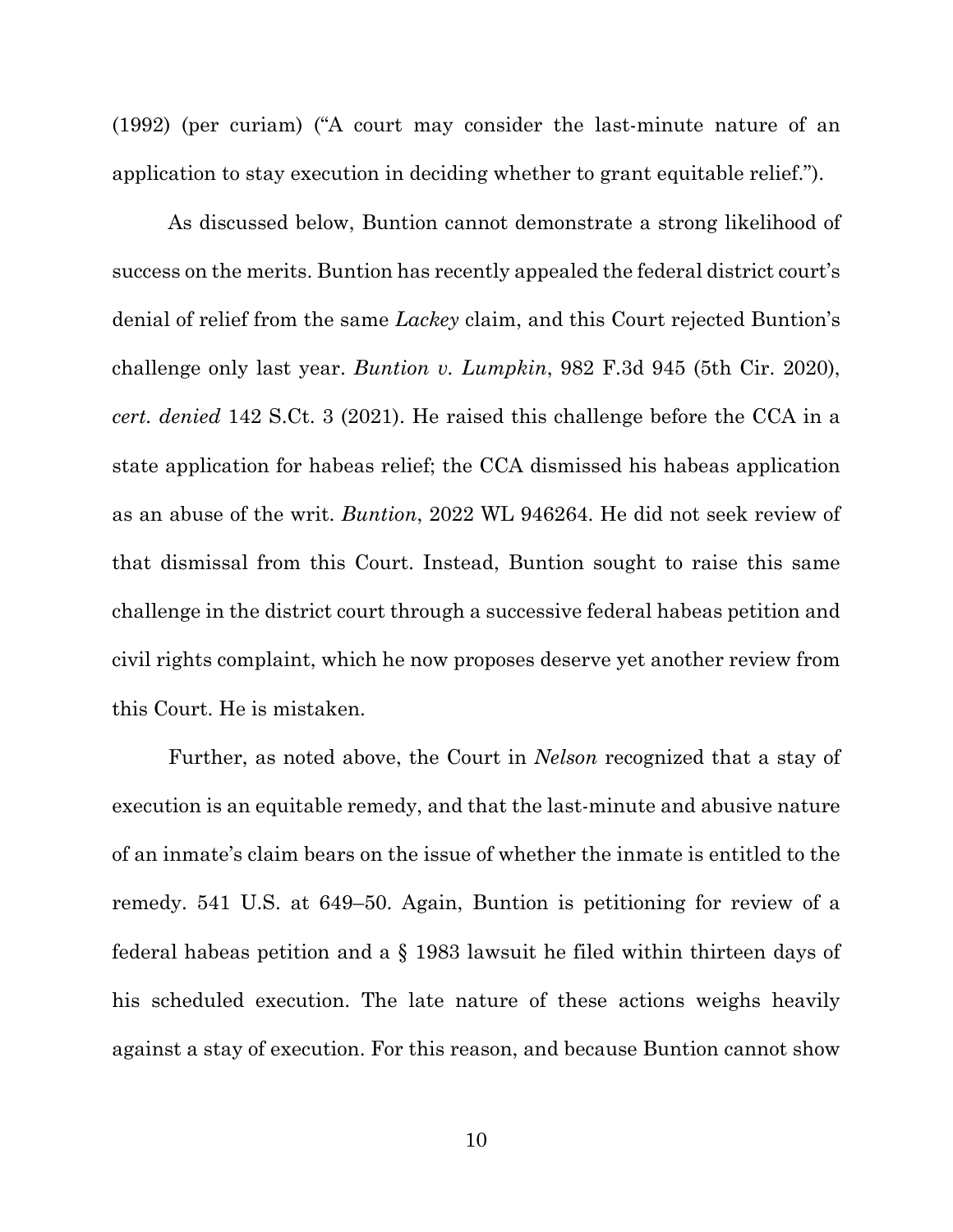a likelihood of success on the merits, his request for a stay of execution must be denied.

### **II. A Petition for Writ of Certiorari Would Be an Improper Vehicle from which Buntion May Obtain Relief.**

Buntion is seeking delay merely for the sake of avoiding his execution. As discussed below, Buntion cannot show he is likely to succeed on the merits of a *Lackey* claim. He cannot succeed because fails to demonstrate how his position is any different (other than the addition of years), or how the passage of time between his last federal habeas petition and the complaint and petition that give rise to the petition for certiorari he wishes to file, substantively alters his claims to render them meritorious on a second review by this Court. Accordingly, his claim brought under 28 U.S.C. § 2254 is successive under § 2244(b)(1), procedurally defaulted, and time-barred. Likewise, his claim under § 1983 is unexhausted and time-barred. Buntion ultimately cannot demonstrate the Eighth Amendment prohibits the execution of an inmate who is incarcerated for a lengthy period of time, prior to his execution, particularly where the inmate had been exercising his appellate and collateral review rights. For these reasons, Buntion cannot demonstrate he would be successful on the merits.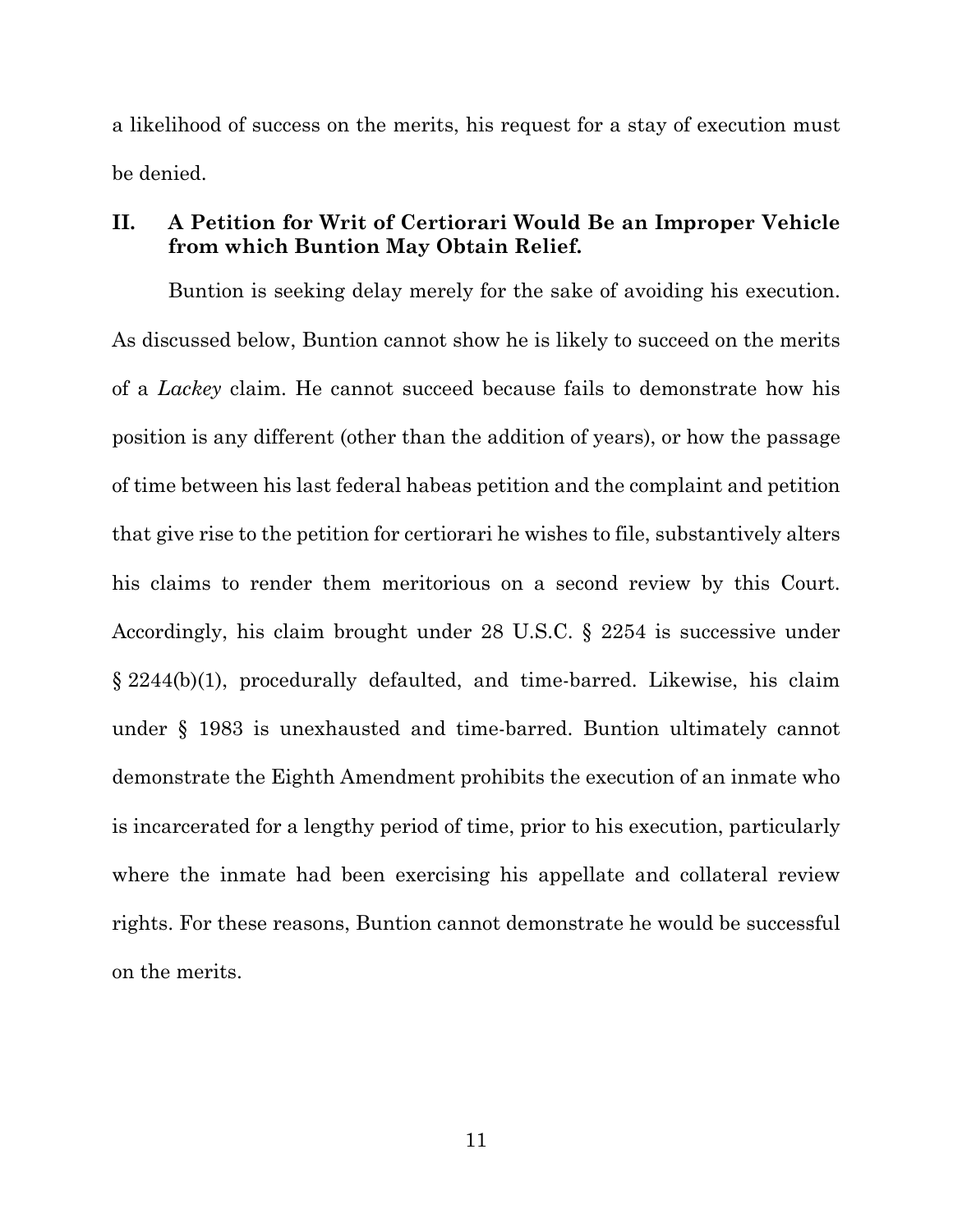### **A. Buntion's** *Lackey* **claim brought in his successive federal habeas petition.**

#### **1. This claim is procedurally defaulted.**

 Buntion alleges that, because he has been incarcerated on death row for over thirty years, his execution would violate the Eighth Amendment. But Buntion only presented this claim to the state court for review in a state habeas application that dismissed as an abuse of the writ; it is therefore procedurally defaulted. Buntion cannot succeed on the merits of a claim that cannot be reviewed.

 It is well settled that federal review of a claim is procedurally barred if the last state court to consider the claim expressly and unambiguously based its denial of relief on a state procedural default. *Coleman v. Thompson*, 501 U.S. 722, 729 (1991); *Harris v. Reed*, 489 U.S. 255, 263 (1989); *Amos v. Scott*, 61 F.3d 333, 338 (5th Cir.) (1995). And a federal court "may not review federal claims that were procedurally defaulted in state court—that is, claims that the state court denied based on an adequate and independent state procedural rule." *Davila v. Davis*, – U.S. –, 137 S. Ct. 2058, 2064 (2017).

 Where a state court has explicitly relied on a procedural bar, a state prisoner may not obtain federal habeas corpus relief absent a showing of cause for the default and actual prejudice that is attributable to the default, or that the federal court's failure to consider the claim will result in a miscarriage of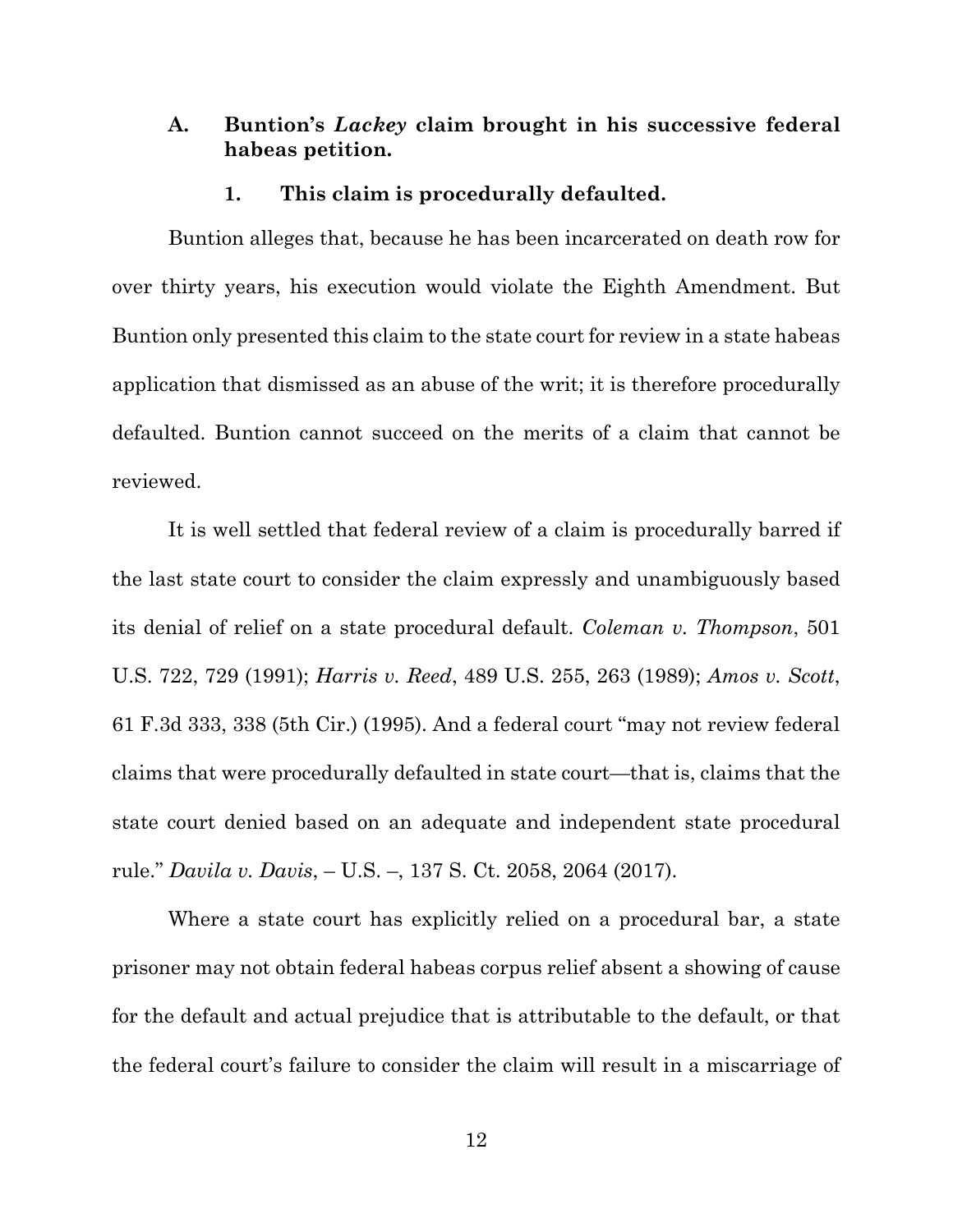justice. *Coleman*, 501 U.S. at 750. A miscarriage of justice in this context means that the petitioner is actually innocent of the crime of which he was convicted. *Sawyer v. Whitley*, 505 U.S. 333, 339–40 (1992); *Smith v. Dixon*, 14 F.3d 956, 974 (5th Cir. 1994). And, in terms of the capital sentencing proceeding, a petitioner must show, "by clear and convincing evidence that, but for a constitutional error, no reasonable juror would have found the petitioner eligible for the death penalty under the applicable state law." *Sawyer,* 505 U.S. at 336.

 When Buntion raised his *Lackey* claim before the CCA, it was dismissed under the Texas abuse of the writ doctrine. *See* Texas Code of Criminal Procedure Article 11.071 § 5(a)(1) ("[A] court may not consider the merits of or grant relief based on the subsequent application . . . unless the current claims and issues have not been and could not have been presented previously . . . because the factual or legal basis for the claim was unavailable on the date the applicant filed the previous application."). The Fifth Circuit held that the CCA applies its abuse of the writ rules regularly and strictly. *Roberts v. Thaler*, 681 F.3d 597, 604-05 (5th Cir. 2012). That statute prohibits a Texas court from considering the merits of, or granting relief based on, a subsequent writ application filed after the final disposition of an inmate's first application unless he demonstrates the statutory equivalent of cause or actual innocence. Tex. Code Crim. Proc. Ann. art. 11.071 § 5.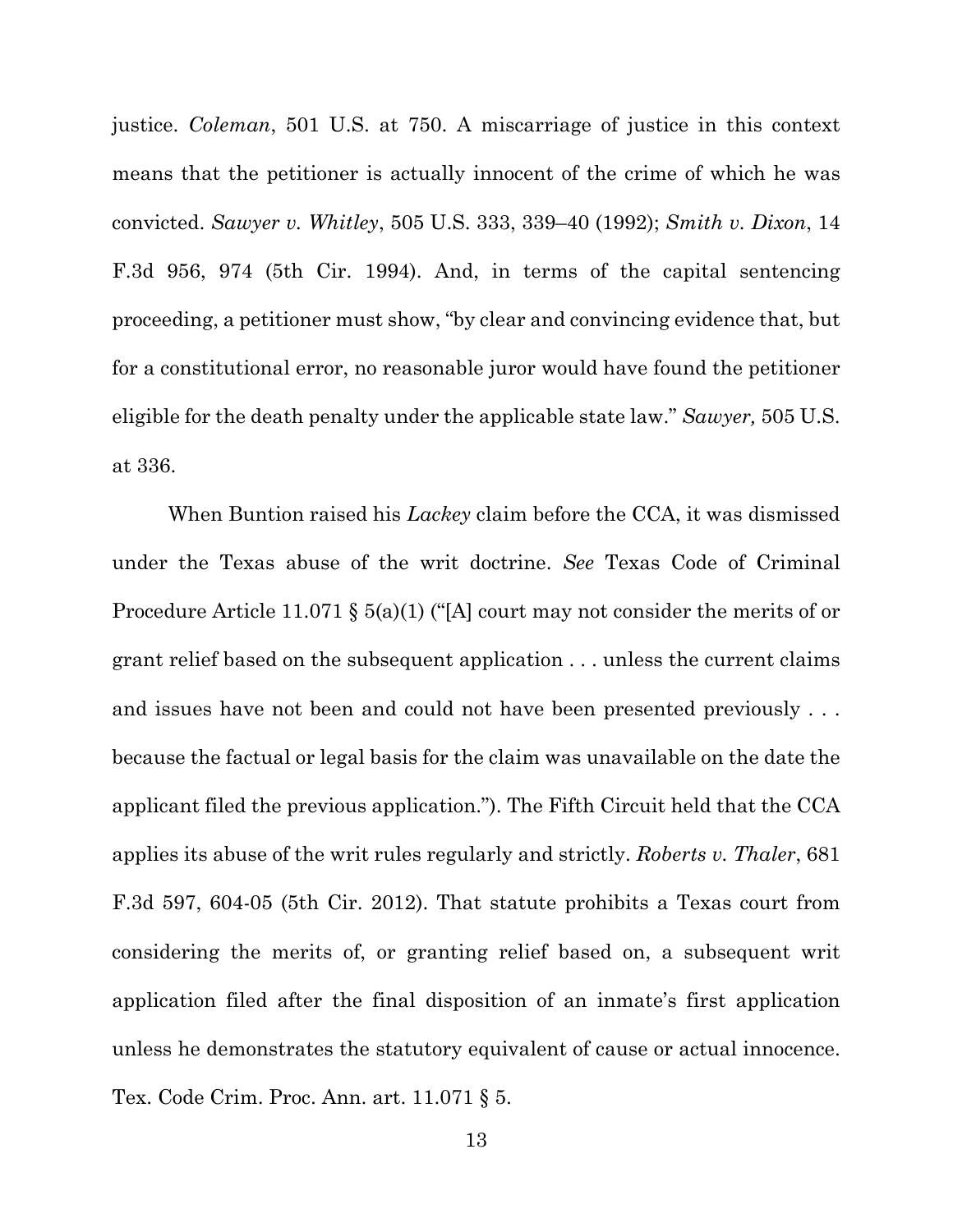Because the denial of Buntion's claim was based upon an adequate and independent state procedural rule, his claim is procedurally barred unless he can demonstrate cause and prejudice or a miscarriage of justice. *Coleman*, 501 U.S. at 750. To show a miscarriage of justice in this context, the prisoner must show he is actually innocent of the crime of which he was convicted. *See Sawyer v. Whitley*, 505 U.S. 333, 339–40 (1992). A "truly persuasive showing" of actual innocence may act as a "gateway" to review of an otherwise procedurally barred claim. *See Herrera v. Collins*, 506 U.S. 390, 404, 417 (1993*)*; *Schlup v. Delo*, 513 U.S. 298, 315 (1995). But only in a "rare" and "extraordinary case" may an inmate overcome a procedural default by demonstrating a miscarriage of justice. *Schlup*, 513 U.S. at 321. This requires an inmate to demonstrate "that it is more likely than not that no reasonable juror would have convicted him in light of the new evidence." *Id*. at 327. This standard cannot be met by "merely . . . showing that a reasonable doubt exists in light of the new evidence, but rather that no reasonable juror would have found the defendant guilty." *Id*. at 329. Importantly, "[t]o be credible, such a claim requires petitioner to support his allegations with new reliable evidence—whether it be exculpatory scientific evidence, trustworthy eyewitness accounts, or critical physical evidence—that was not presented at trial." *Id.* at 324. Thereafter, "the habeas court must consider 'all of the evidence,' old and new, incriminating and exculpatory, without regard to whether it would necessarily be admitted under 'rules of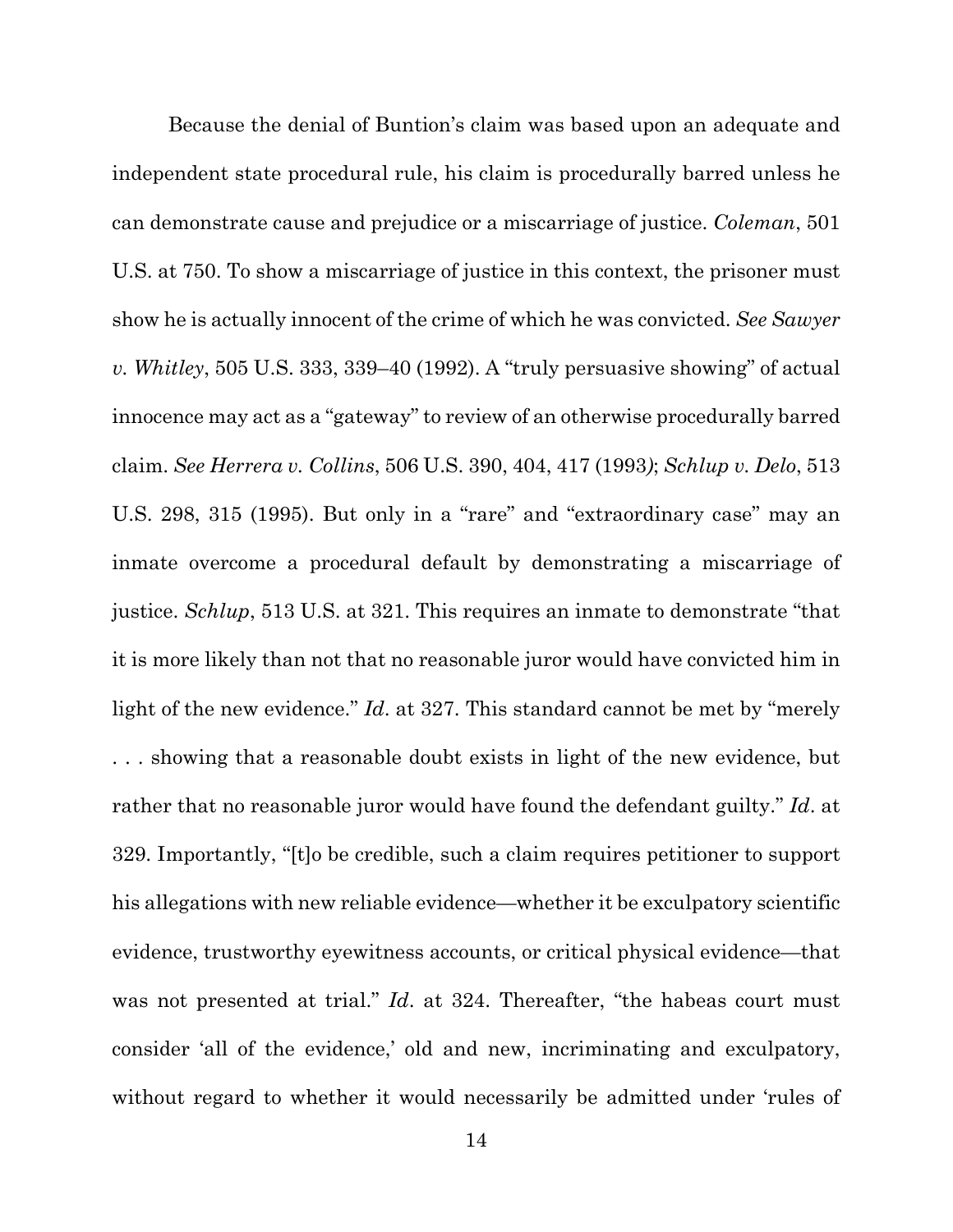admissibility that would govern at trial.'" *House v. Bell*, 547 U.S. 518, 538 (2006) (quoting *Schlup*, 513 U.S. at 327–28). Then, the habeas "court must make 'a probabilistic determination about what reasonable, properly instructed jurors would do.'" *Id*. (quoting *Schlup,* 513 U.S. at 329).

Here, Buntion has failed to show cause and prejudice, and he fails to show that he is actually innocent of the crime for which he was convicted. Thus, his claim is procedurally barred from federal habeas corpus review.

#### **2. Buntion's claim is time-barred.**

 Buntion's claim is also untimely. AEDPA provides a one-year period for filing federal habeas corpus petitions by persons in custody pursuant to the judgment of a State court; this period runs from the latest of four scenarios enumerated within AEDPA. 28 U.S.C. § 2244(d)(1). Since Buntion attacks the proceedings associated with his sentence, the one-year period of limitation ran from "the date on which the judgment became final by the conclusion of direct review or the expiration of the time for seeking such review." 28 U.S.C. §2244(d)(1)(A). Applying this one-year limitation period to Buntion's *Lackey* shows that his claim is untimely and barred by the statute of limitations.

 Buntion was resentenced to death in 2012 after he had originally been sentenced to death in 1991; the CCA affirmed his sentence in 2016. Buntion filed a state habeas application in 2014 where he did not raise this claim, but he raised a *Lackey* claim in the federal habeas petition he filed in 2018.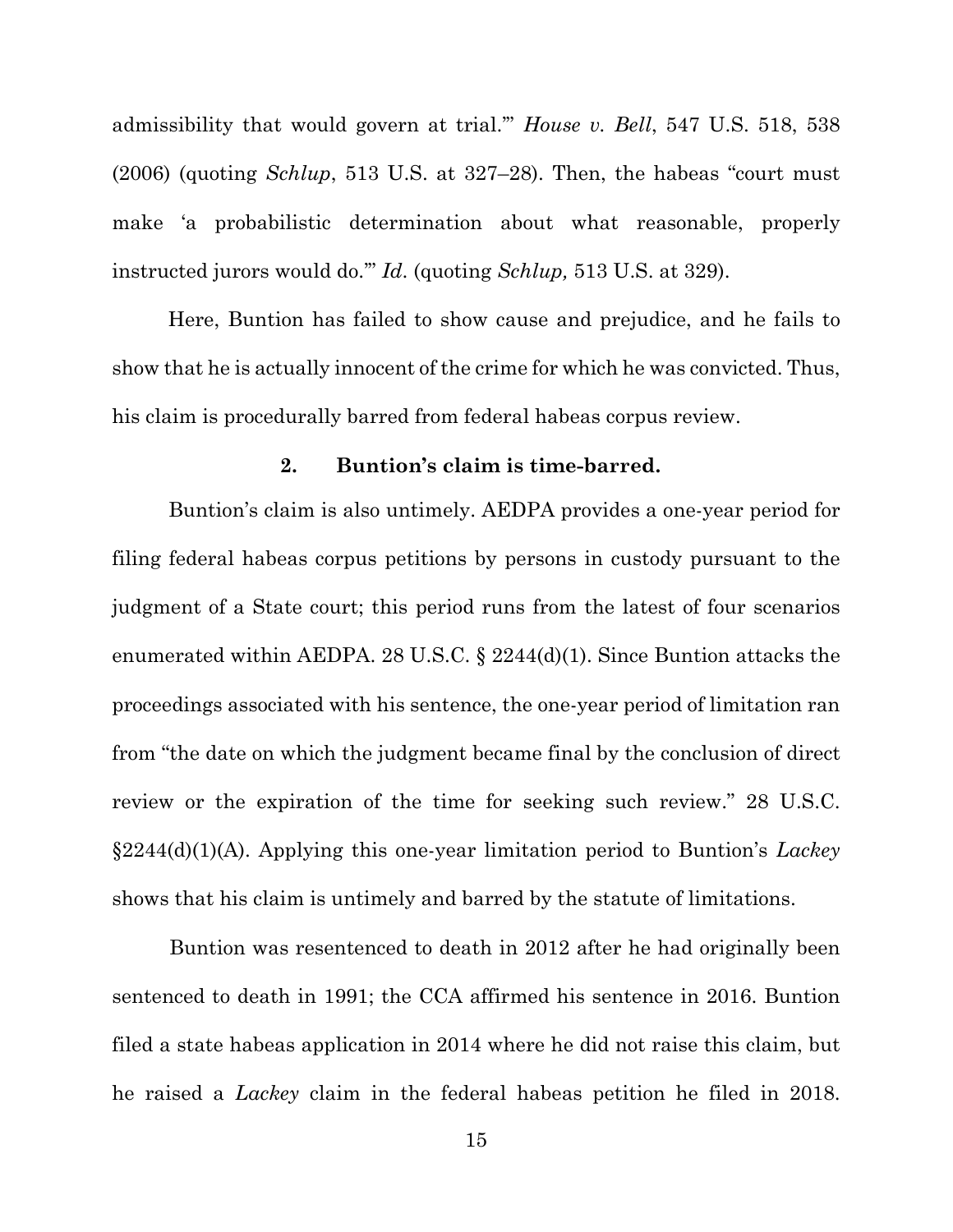Therefore, Buntion's limitations period expired a year after his state habeas application was denied in June 2017, and his federal habeas petition did not toll. *Duncan v. Walker*, 533 U.S. 167, 172 (2001).

At the time of his resentencing, Buntion had served more than twenty years on death row; at the time he filed his federal habeas petition, he had been serving more than twenty-five years. As the Fifth Circuit found in reviewing his *Lackey* claim below, "If *Lackey* claims were a part of the law (and they are decidedly not . . . ), Buntion had the legal and factual predicates to raise the claim in his last federal habeas petition*.*" *Buntion*, 2022 WL 1164032, at \*9 (citing *Barr v. Purkey*, ––– U.S. ––––, 140 S. Ct. 2594, 2595, 207 L.Ed.2d 1123 (2020) (Breyer, J., dissenting from the order vacating stay) (contending delays of 16 and more than 20 years are long enough to be unconstitutional)). Given that Buntion's limitations period began running in 2017, and he cannot—as the Fifth Circuit indicated—identify any factual predicate that constitutes a later accrual, his current *Lackey* claim is time-barred.

### **3. Buntion raised this claim in a successive petition.**

Buntion raised this claim in a successive petition. *Buntion*, 2022 WL 1164670. AEDPA instructs the Court to dismiss any claims presented in a second or successive habeas corpus application, unless the petitioner has first sought—and obtained—authorization from the Fifth Circuit to file the

16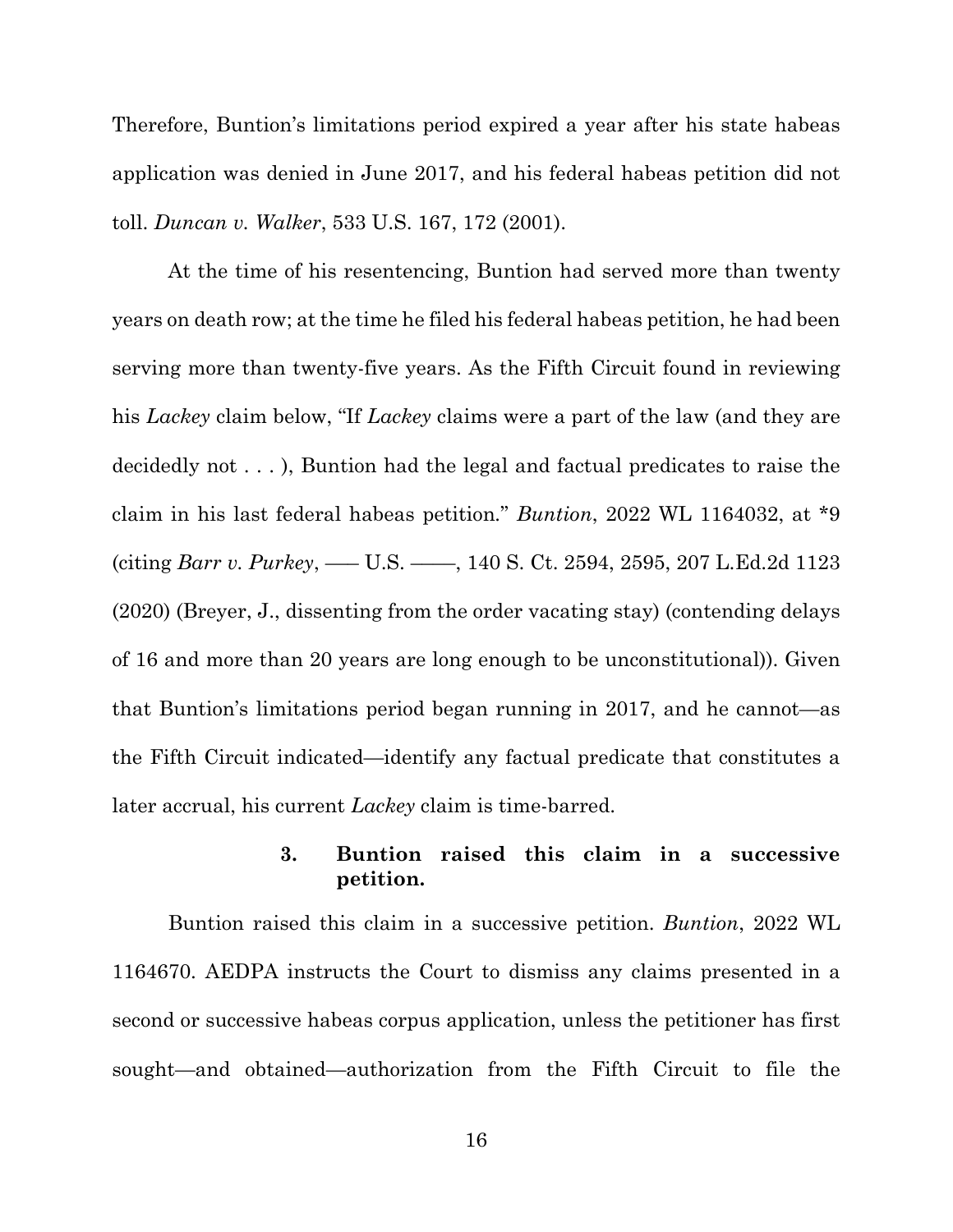successive claim. 28 U.S.C. § 2244(b)(1), (3); *see Williams v. Thaler*, 602 F.3d 291, 301 (5th Cir. 2010) (citing *id.*); *see also* Rules Governing Section 2254 Cases, R. 9. Congress enacted § 2244(b) in response to prisoners repeatedly challenging the validity of the same conviction and sentence. *In re Cain*, 137 F.3d 234, 235 (5th Cir. 1998). The section "sharply limits the federal courts' consideration of second or successive habeas applications." *In re Sepulvado*, 707 F.3d 550, 553 (5th Cir. 2013); *see Felker v. Turpin,* 518 U.S. 651, 664 (1996) ("[T]his requirement simply transfers from the district court to the court of appeals a screening function which would previously have been performed by the district court"). "Without such authorization, the otherwise–cognizant district court has no jurisdiction to entertain [the] . . . the petition." *Leal Garcia v. Quarterman*, 573 F.3d 214, 219 (5th Cir. 2009); *see also Burton v. Stewart*, 549 U.S. 147, 152–53 (2007); *Williams v. Thaler*, 602 F.3d 291, 305 (5th Cir. 2010); *In re Flowers*, 595 F.3d 204, 205 (5th Cir. 2009); *Crone v. Cockrell*, 324 F.3d 833, 838 (5th Cir. 2003).

 Moreover, a "petitioner's failure to seek authorization from an appellate court before filing a second or successive habeas petition 'acts as a jurisdictional bar'" until the Fifth Circuit grants the petitioner permission to file the successive petition. *Williams*, 602 F.3d at 301, (quoting *United States v. Key*, 205 F.3d 773, 774 (5th Cir. 2000)). This jurisdictional limitation described by § 2244(b) is one of *subject matter*. *Crone v. Cockrell*, 324 F.3d 833,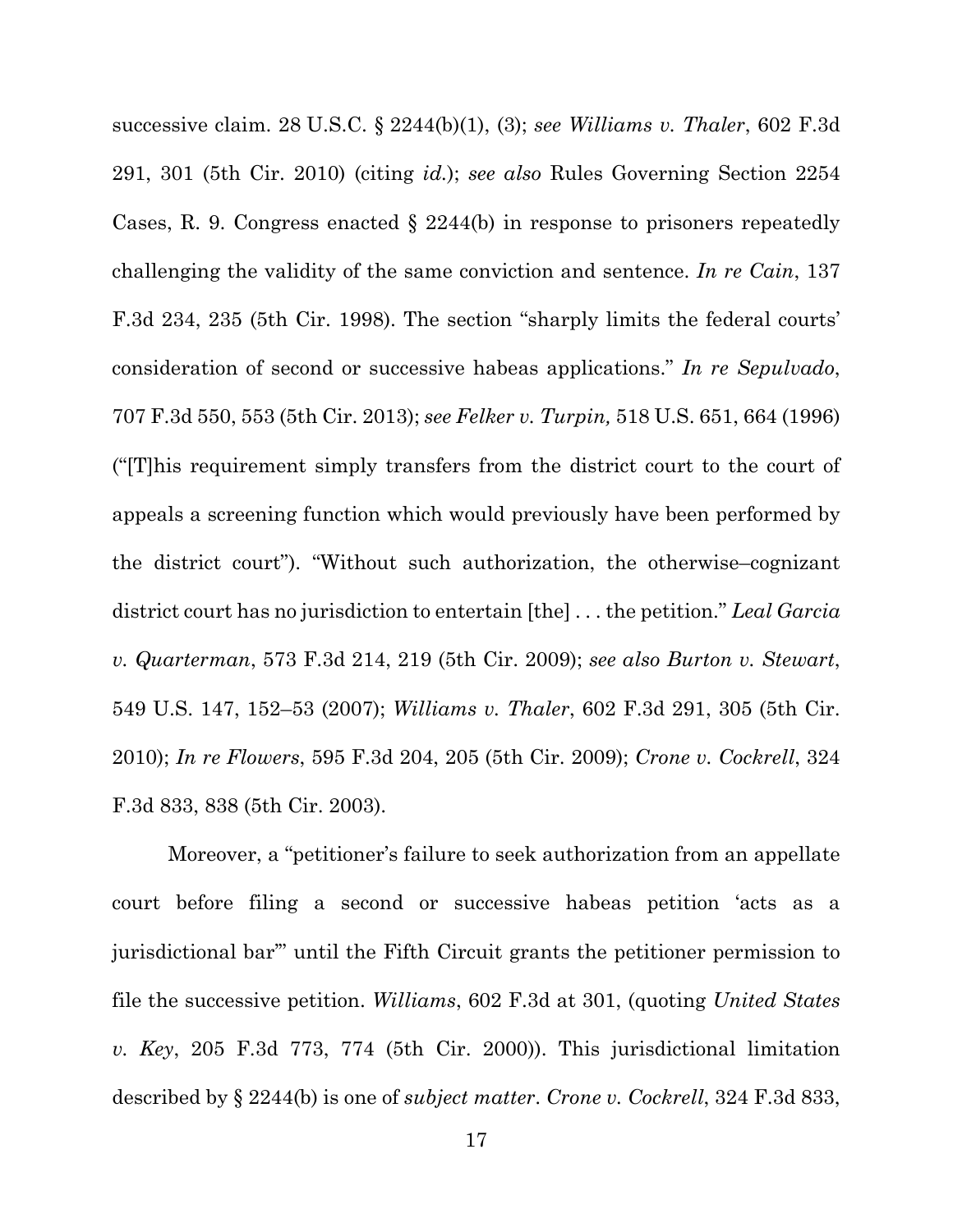838 (5th Cir. 2003) ("[W]e find that the district court did not have subject matter jurisdiction over Crone's application because Crone did not obtain an order from this Court authorizing the district court to consider the successive application.").

 Although 28 U.S.C. § 2244(b) does not specifically set forth what constitutes a "second or successive" petition, the Fifth Circuit has held that a petition "is successive when it either presents a challenge to the petitioner's conviction or sentence that could have been presented in an earlier petition or can be said to be 'an abuse of the writ.'" *Propes v. Quarterman*, 573 F.3d 225, 229 (5th Cir. 2009) (citing *Crone*, 324 F.3d at 836–37). "Informing a federal court's decision on successiveness is 'whether petitioner possessed, or by reasonable means could have obtained, a sufficient basis to allege a claim in the first petition[.]'" *Saahir v. Collins,* 956 F.2d 115, 118 (5th Cir. 1992) (emphasis omitted) (quoting *McCleskey v. Zant*, 499 U.S. 467, 498 (1991)).

 The lower court dismissed Buntion's federal habeas petition as successive pursuant to 28 U.S.C.  $\S$  2244(b)(1),<sup>4</sup> finding that his claims were

Because the district court did not dismiss Buntion's petition based upon 28 U.S.C. § 2244(b)(2), this court lacks jurisdiction to review the district court's decision on that ground. *See United States v. Daly*, 152 F. App'x 424, 425 (5th Cir. 2005) (rejecting challenge to sentence for lack of jurisdiction where appellant did not allege a "legal error or misapplication of the guidelines"); *see also Milam*, 832 F. App'x at 919–20 (rejecting Petitioner's argument that the district court erred in dismissing his successive petition under  $\S$  2244(b)(1) where the court had applied  $\S$  $2244(b)(3)(A)$ ).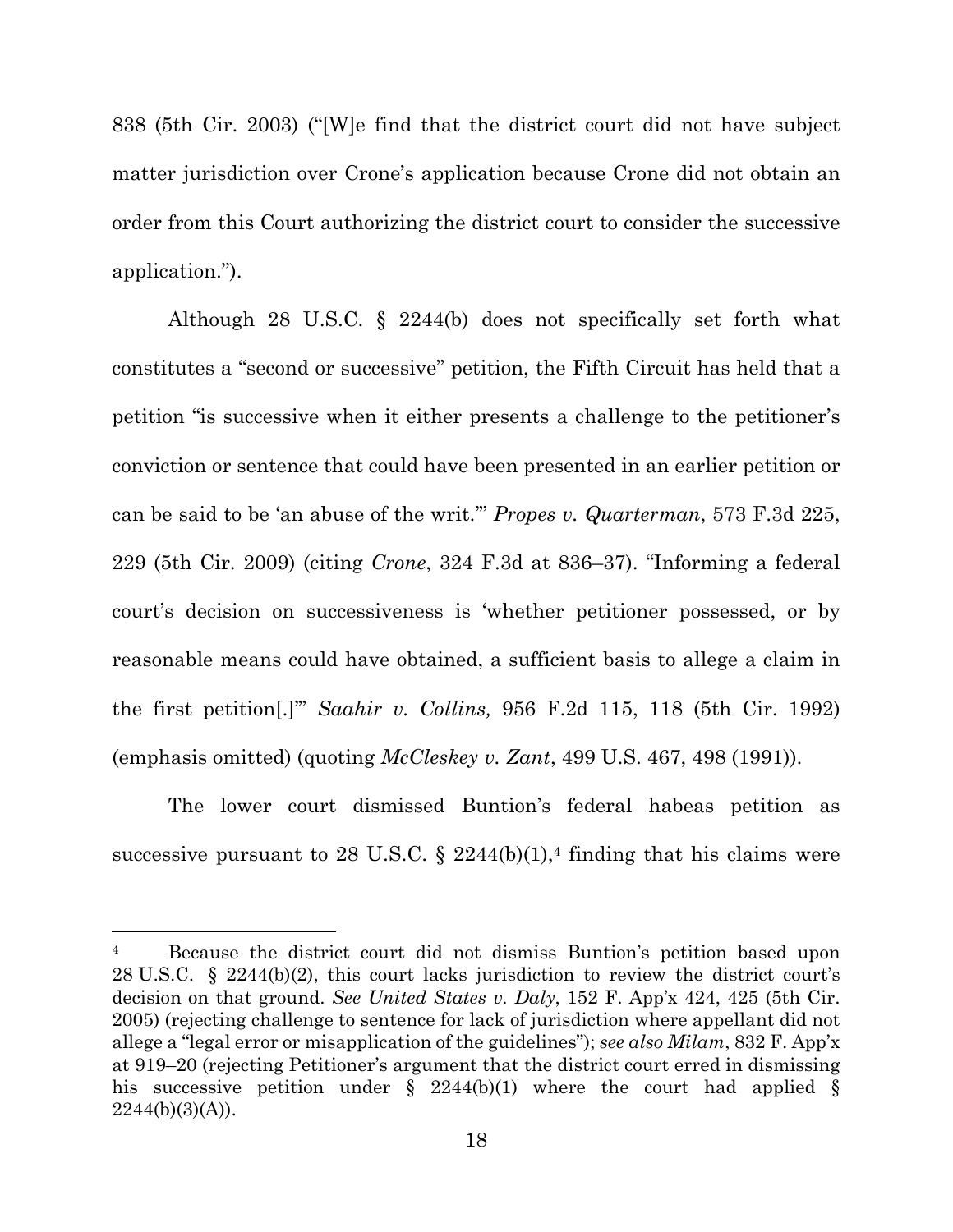available when he filed his federal habeas petition in 2018, and he had raised Future Dangerousness and *Lackey* claims that are identical to those raised below, except for the duration of his stay on death row. ROA.70003.116 (citing *Allen v. Ornoski*, 435 F.3d 946, 957 (9th Cir. 2006)); *Buntion*, No. 4:17-cv-02683, ECF No. 4 at 92–102, 111–14. The claims Buntion raises here are the same claims he raised in his prior federal petition. As found by the district court in *Buntion*, No. 4:22-cv-11064 (citations omitted),

Buntion argues that the passage of time renders his old claims previously unavailable—that the certainty of an execution date breathes new life into claims previously resolved by the federal courts. [citation omitted]. Buntion's argument, however, would eviscerate AEDPA's abuse-of-the-writ provisions and allow an endless succession of federal petitions differing from each other only in the time which had transpired since the inmate's conviction.

 Certainly, a petition is not second or successive merely because it follows an earlier federal petition. *Crone*, 324 F.3d at 836. While AEDPA lacks specificity as to "second or successive," raising the same claims in successive habeas petitions is the very definition of an abuse of the writ. Such claims "shall be dismissed" pursuant to  $\S$  2244(b)(1). There are no exceptions to this mandatory rule. *In re Sharp*, 969 F.3d 527, 528 (5th Cir. 2020).

### **4. This claim is without merit.**

 Since *Lackey*, the lower courts have "resoundingly rejected" such claims as meritless. *Knight v. Florida*, 120 S. Ct. 370, 461 (1999) (Thomas, J.,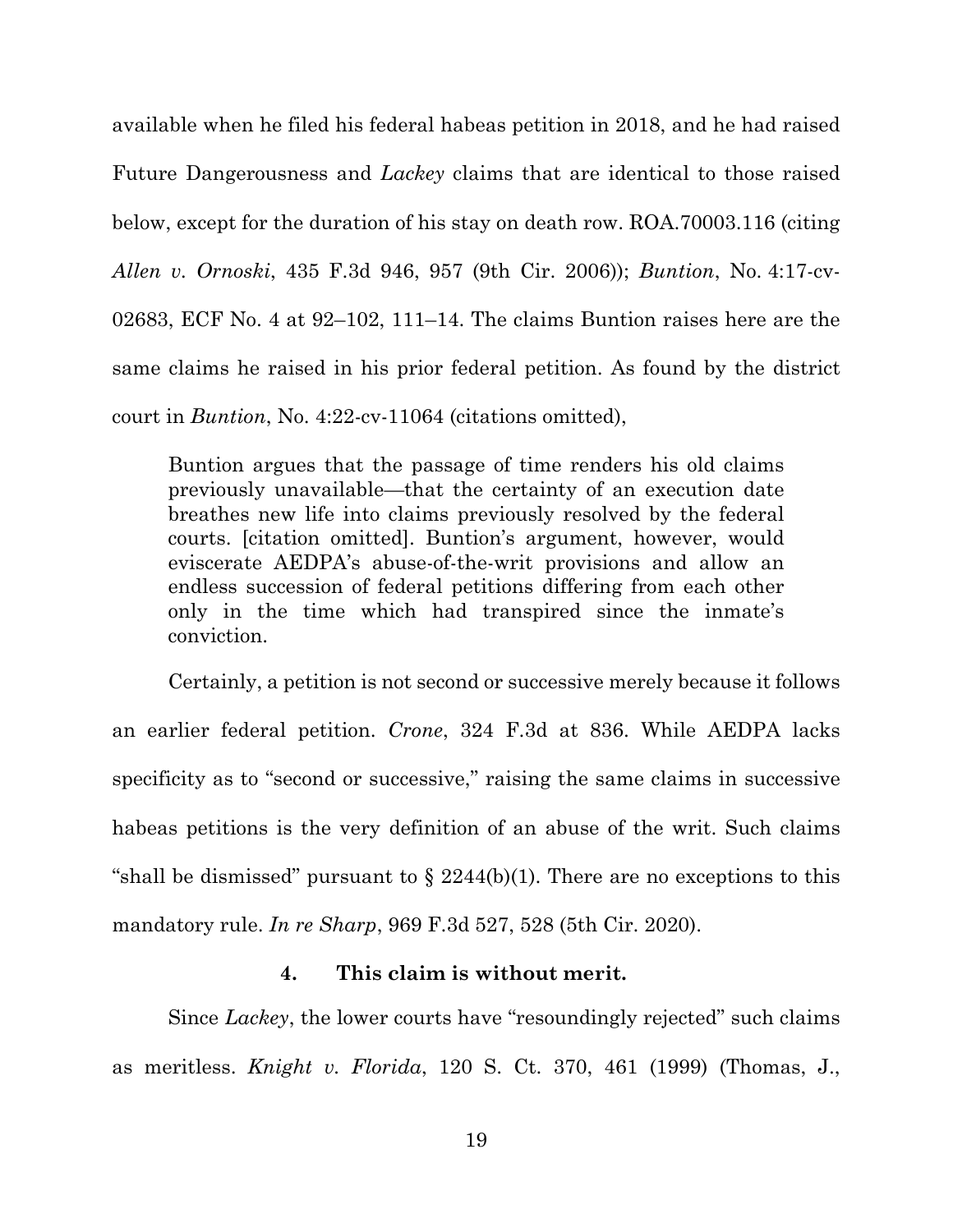concurring). In fact, as the Fifth Circuit has explained, Buntion confronts "a wall of cases uniformly rejecting the claim." *Ruiz v. Davis*, 850 F.3d 225, 230 (5th Cir. 2017). Specifically, in the federal courts of appeal, several circuits have outright rejected the idea that a lengthy stay on death row violates the Eighth Amendment. *See, e*.*g*., *Reed v. Quarterman*, 504 F.3d 465, 465 (5th Cir. 2007) (twenty-four years on death row); *ShisInday v. Quarterman*, 511 F.3d 514, 526 (5th Cir. 2007) (twenty-five years); *Carter v*. *Johnson*, 131 F.3d 452, 466 (5th Cir. 1997) (fourteen years); *Lackey v*. *Johnson*, 83 F.3d 116, 117 (5th Cir. 1996) (nineteen years); *Free v*. *Peters*, 50 F.3d 1362 (7th Cir. 1995) (twenty years); *Johns v*. *Bowersox*, 203 F.3d 538, 547 (8th Cir. 2000) (fifteen years); *Smith v. Mahoney*, 611 F.3d 978, 998 (9th Cir. 2010) (twenty-five years); *McKenzie v*. *Day*, 57 F.3d 1493, 1494 (9th Cir. 1995) (twenty years); *Richmond v*. *Lewis*, 948 F.2d 1473, 1492 (9th Cir. 1990) (sixteen years); *Stafford v*. *Ward*, 59 F.3d 1025, 1028 (10th Cir. 1995) (fifteen years).

 Similarly, numerous state courts have also rejected the claim. *Smith v*. *State*, 74 S.W.3d 868, 869, 875–76 (Tex. Crim. App. 2002) (thirteen years); *Bell v*. *State*, 938 S.W.2d 35, 53 (Tex. Crim. App. 1996) (twenty years); *Ruiz v*. *State*, 771 N.E.2d 46, 54–55 (Ind. 2002) (twenty years); *People v*. *Sims*, 736 N.E.2d 1092, 1040–41 (Ill. 2000) (fifteen years); *State v*. *Ruiz*, 591 N.W.2d 86, 93–95 (Neb. 1999) (twenty years); *Hitchcock v*. *State*, 578 So.2d 685, 693 (Fla. 1990) (twelve years), *rev'd on other grounds*, 505 U.S. 1215 (1992); *People v*. *Fry,* 959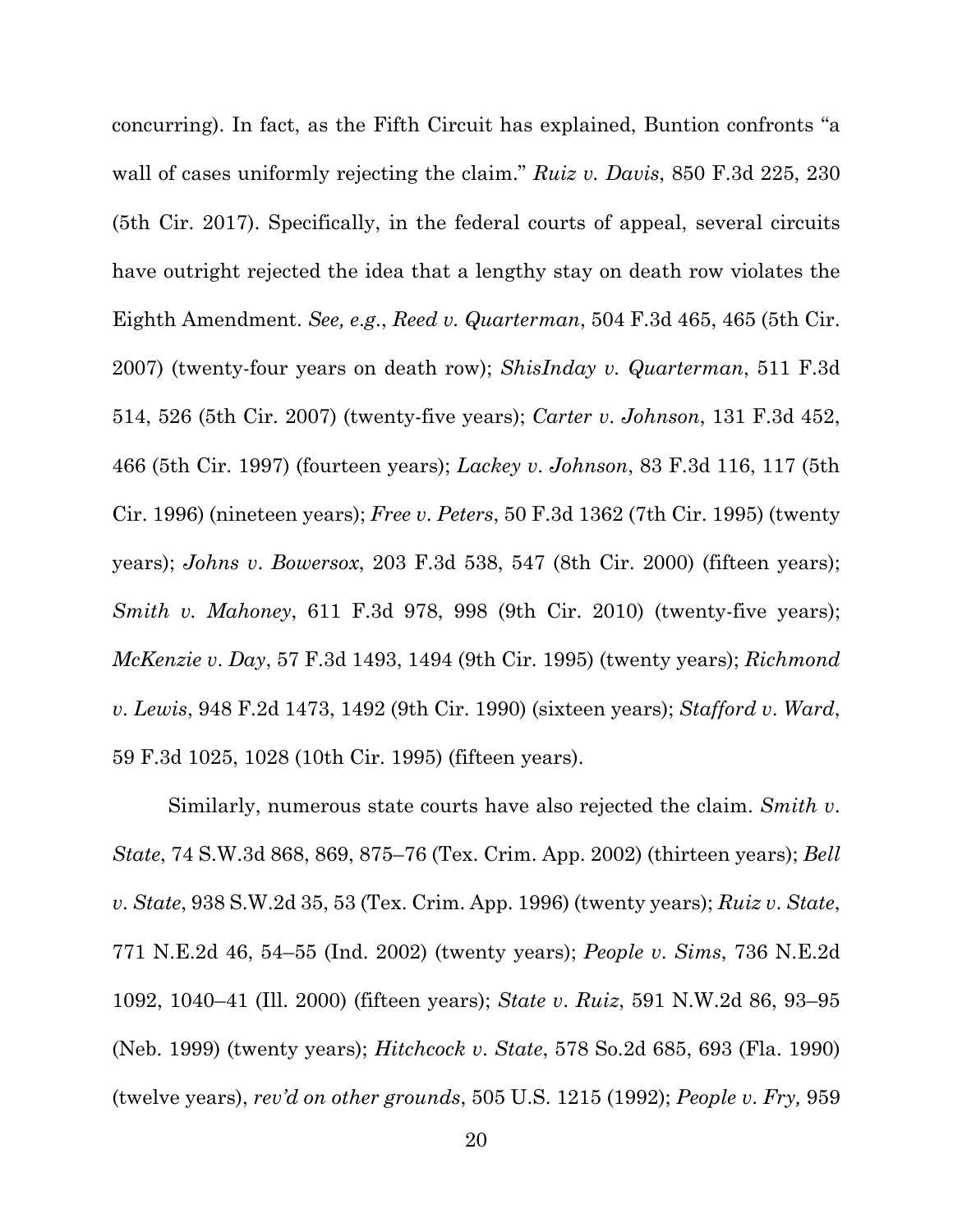P.2d 183, 262 (Cal. 1998) (seven years); *Ex parte Bush*, 695 So.2d 138, 140 (Ala. 1997) (sixteen years); *State v. Schackart*, 947 P.2d 315, 336 (Ari. 1997). Despite the fact that over two decades have passed since Justice Stevens's invitation to evaluate the claim, Buntion has not identified a single court, state or federal, that has accepted the merits of his Eighth Amendment claim. As noted by the Fifth Circuit below, 2022 WL 1164032:

We, like Justice Thomas, are "unaware of any support in the American constitutional tradition or in th[e] [Supreme] Court's precedent for the proposition that a defendant can avail himself of the panoply of appellate and collateral procedures and then complain when his execution is delayed."

*Id.* at \*10 (citing *Buntion*, 982 F.3d at 952–53 (alterations in original) (quoting *Knight v. Florida*, 528 U.S. 990, 990 (1990) (mem.) (Thomas, J., concurring in the denial of certiorari))). "Put more simply still: It is beyond reasonable debate that a State does not violate the Constitution by executing an individual after the individual has spent even a very long period of time on death row. *Id.*  (citing *Slack*, 529 U.S. at 584).

 Accordingly, Buntion cannot demonstrate he could succeed on the merits of the claims he wishes to bring before the Court.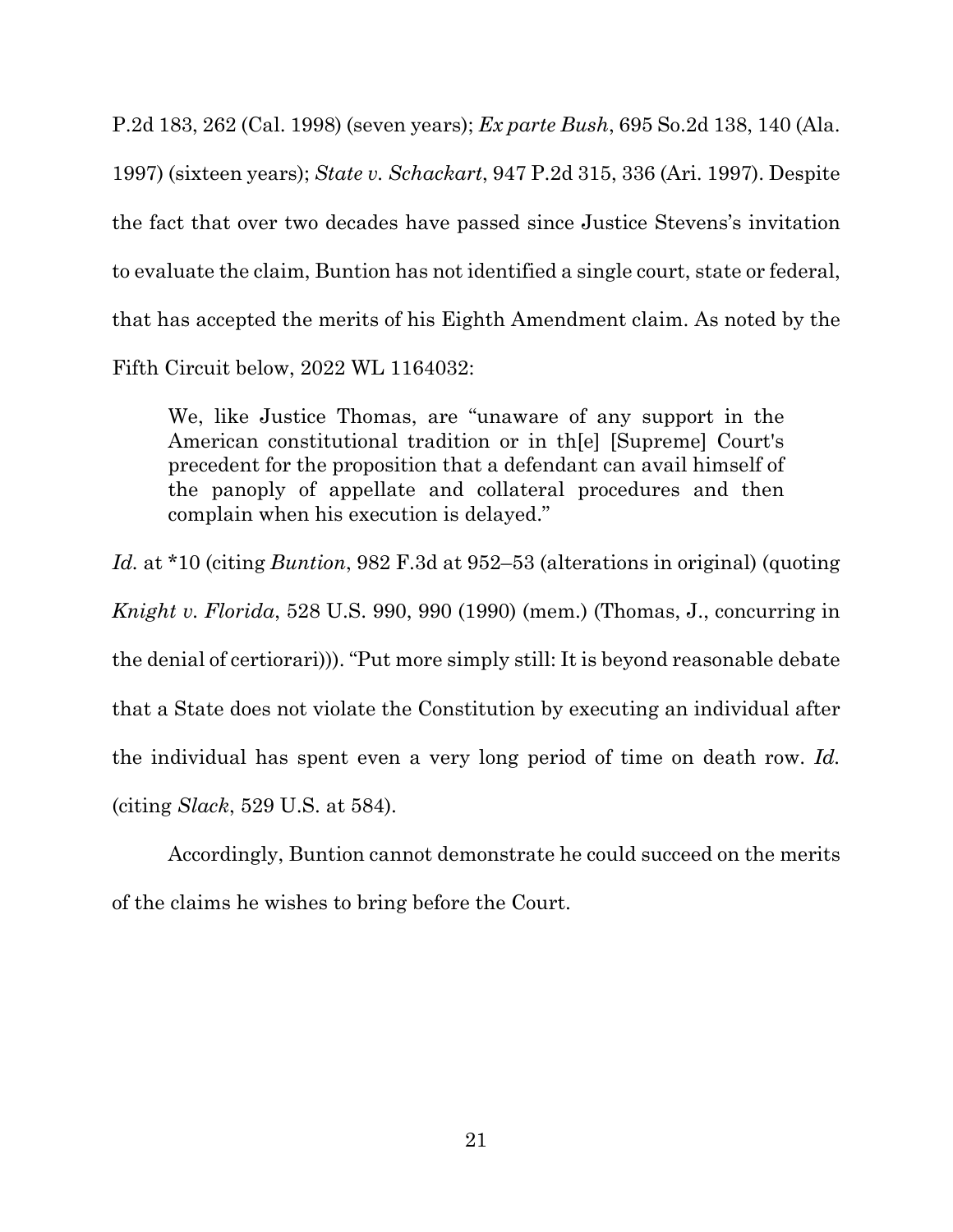### **B. Buntion's** *Lackey* **claim brought under 42 U.S.C. § 1983 cannot succeed on the merits.**

#### **1. Buntion's claim is unexhausted.**

 Buntion has admitted he has not exhausted his claim as required under the Prison Litigation Reform Act (PLRA). Rather, in the Fifth Court, he stated that he presented this claim to the CCA in "the spirit of the PLRA in this case where adherence was not required (because the TDCJ does not have the authority to ignore the trial court's order to execute Buntion on April 21)." But the PLRA strictly sets out the process for exhaustion, which Buntion concedes he did not follow. Buntion cannot demonstrate a likelihood of success on the merits of a claim this Court cannot review.

 Section 1997(e) of the PLRA provides that "[n]o action shall be brought with respect to prison conditions under section 1983 of this title, or any other Federal law, by a prisoner confined in any jail, prison, or other correctional facility until such administrative remedies as are available are exhausted." 42 U.S.C. § 1997e(a). Exhaustion is *mandatory* "irrespective of the forms of relief sought and offered through administrative avenues." *Booth v. Churner*, 532 U.S. 731, 739, 740–40 n.6 (2001); *see Gonzalez v. Seal*, 702 F.3d 785, 788 (5th Cir. 2012) ("[T]here can be no doubt that pre-filing exhaustion of [the] prison grievance processes is mandatory." (citing *Woodford v. Ngo*, 548 U.S. 81 (2006); *Jones v. Bock*, 549 U.S. 199 (2007)). The PLRA's exhaustion requirement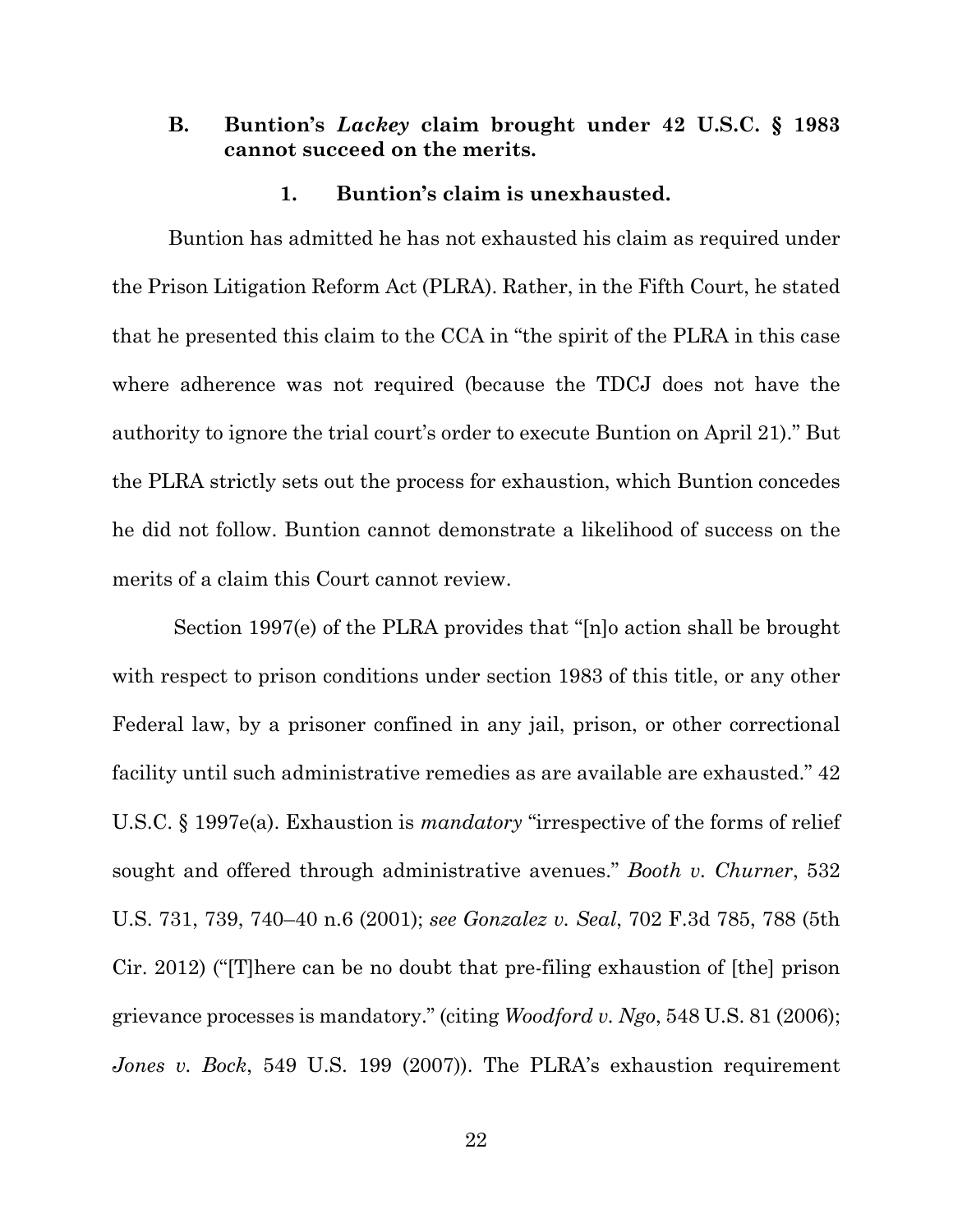applies to Buntion's challenge. *See Ross v. Blake*, 578 U.S. 632, 648 (2016) ("Courts may not engraft an unwritten 'special circumstances' exception onto the PLRA's exhaustion requirement.").

 The exclusive avenue in Texas through which inmates must administratively exhaust their claims is through the prison grievance system. Tex. Gov't Code Ann. § 501.008; *see Dillon v. Rogers*, 596 F.3d 260, 268 (5th Cir. 2010) ("Under our strict approach, we have found that mere 'substantial compliance' with administrative remedy procedures does not satisfy exhaustion."). And to properly exhaust, a prisoner must "pursue the grievance remedy to conclusion." *Wright v. Hollingsworth*, 260 F.3d 357, 358 (5th Cir. 2001). This requires completion of both steps of TDCJ's grievance process before a complaint may be filed. *Id*. Further, the Fifth Circuit has held that a federal court is not to inquire as to whether the administrative remedies are adequate. *Alexander v. Tippah Co., Mississippi*, 351 F.3d 626, 630 (5th Cir. 2003). Rather, the only inquiry as to exhaustion is whether such remedies were available. *Id.*; *see Murphy*, 942 F.3d at 714 (Elrod, J., dissenting).

 Again, Buntion admits he did not pursue an administrative remedy; his reasoning for his inaction is irrelevant. Brief at 41–42. Further, Buntion's unilateral decision that exhaustion in the CCA was a valid substitute for TDCJ's grievance process is tantamount to an admission that his claim sounds in habeas corpus, not civil rights. In any event, PLRA mandates dismissal of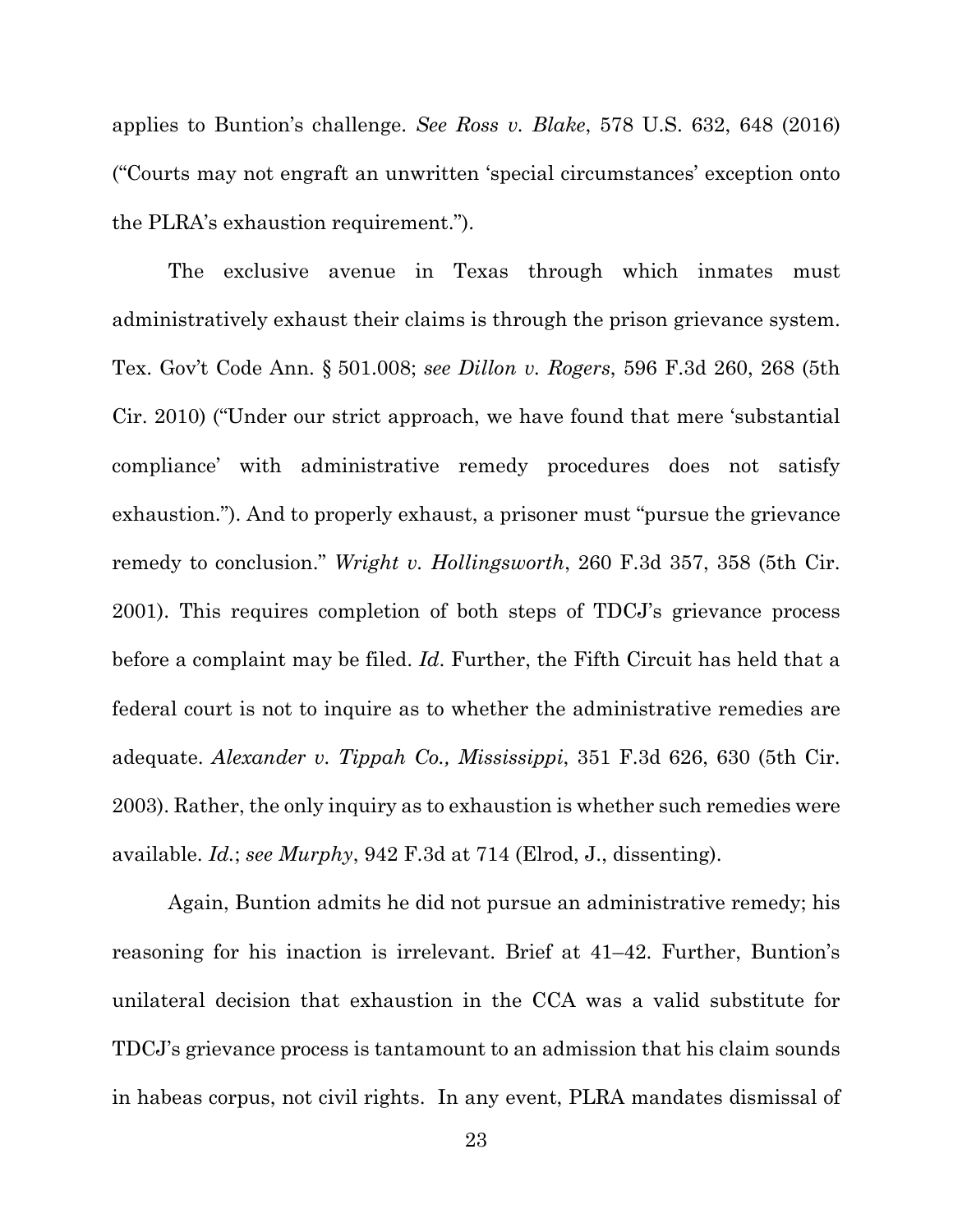the complaint. *But see Murphy v. Collier*, 942 F.3d 704, 709 (5th Cir. 2019). Consequently, there is no likelihood Buntion's claim would succeed on its merits.

## **2. Buntion's claim is barred by the statute of limitations.**

 Buntion's claim is also untimely. Section 1983 claims, which are best characterized as personal-injury actions, are subject to a state's personalinjury statute of limitations. *Wilson v. Garcia*, 471 U.S. 261, 279 (1985); *Walker v. Epps*, 550 F.3d 407, 412–14 (5th Cir. 2008). Texas's limitations period is two years. Tex. Civ. Prac. & Rem. Code § 16.003(a). Although state law provides the applicable limitations period, federal law determines when the limitation period accrues. *Reed v. Goertz*, 995 F.3d 425, 431 (5th Cir. 2021), *pet. for cert. filed,* No. 21-442 (Sept. 22, 2021). Under federal law, the limitations period begins to run when the plaintiff is aware that he has suffered an injury or has enough information to know that he has been injured. *Id*.; *Russell v. Bd. of Trs*., 968 F.2d 489, 493 (5th Cir. 1992).

 Buntion asserts the basis for his claim is "[t]he delay in executing" him, largely in part "due to the State's own faulty procedures and not because of frivolous appeals on his part" before he received his new punishment hearing in 2012. Brief at 14–15, 37 (internal quotations and citation omitted). Again, Buntion knew the factual basis of his claim at his new punishment hearing in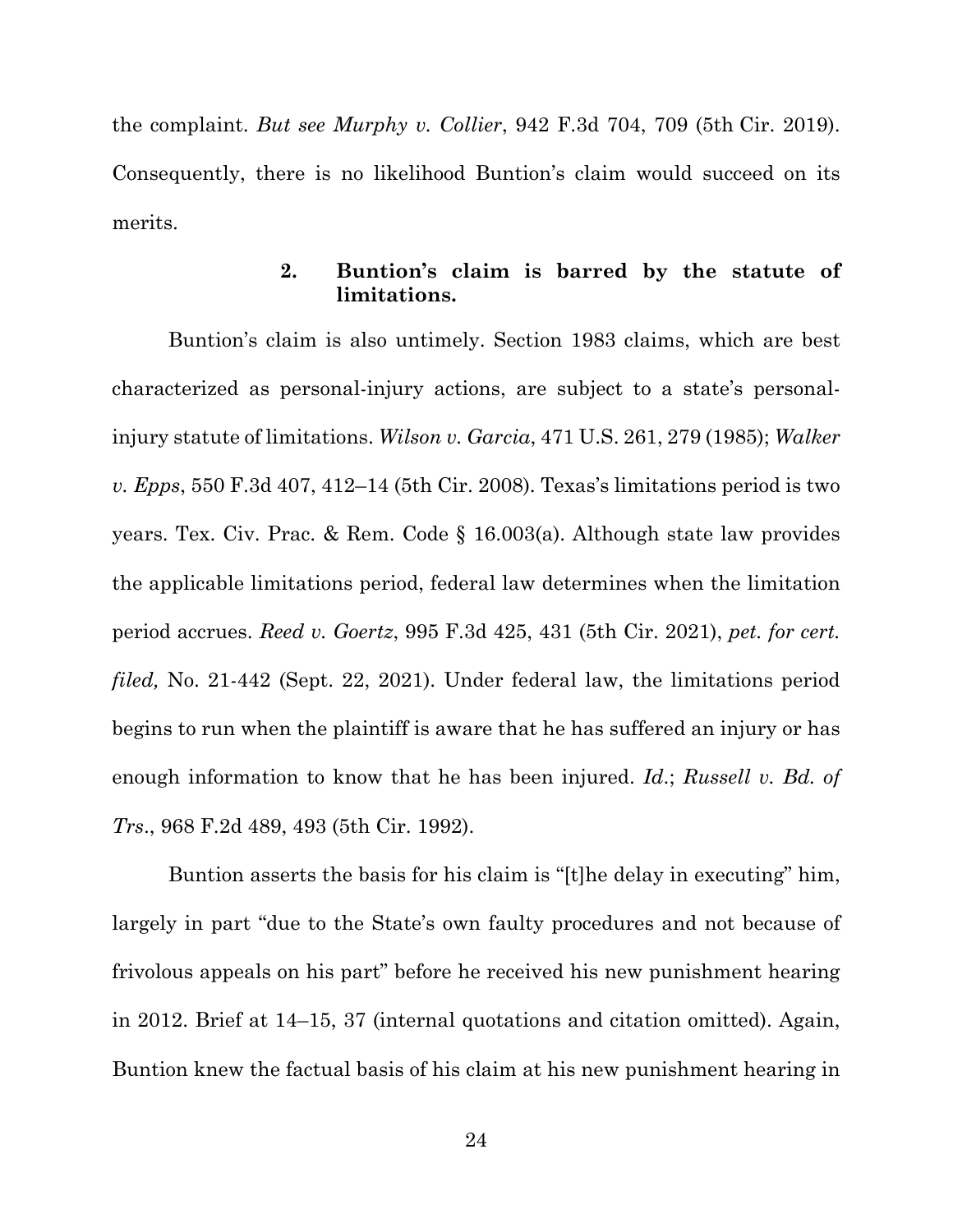2012—or, under a generous interpretation, in 2016, when his sentence became final. *Buntion v. State*, 482 S.W.3d 58, 65, 106 (Tex. Crim. App. 2016). That is, he fails to show that the twenty-year period that ran between his initial trial and his second sentencing hearing—about which he complains—was insufficient to have made him "aware he ha[d] suffered an injury or ha[d] sufficient information to know that he ha[d] been injured." *Reed*, 995 F.3d at 431 (internal quotations omitted).

 Alternatively, he fails to show a significant difference in "injury" between when he raised this claim in his 2018 federal habeas petition—in which he complained of the twenty-seven-year period that he served on death row5—and the lapse of four years until he filed his Complaint in the lower court. The court below noted in Buntion's successive federal habeas action in Civil Action No. 4:22-cv-1104:

Both of Buntion's latest habeas claims<sup>6</sup> were available when he filed his earlier federal habeas action. *See Allen v. Ornoski*, 435 F.3d 946, 957 (9th Cir. 2006) (finding that an inmate could have brought his *Lackey* claim in his initial federal petition after only six years of incarceration). Buntion, in fact, has already litigated nearly identical issues in federal court. (*Buntion v. Davis*, 4:17-cv-2683, Docket Entry No. 4 at 101, 111). The only significant difference between Buntion's earlier claims and his current ones is that more time has now passed. Buntion argues that the passage of time renders his old claims previously unavailable—that the

<sup>5</sup> *Buntion v. Davis*, 4:17-cv-02683, ECF No. 4 at 111–14.

<sup>6</sup> In his federal habeas petition, Buntion claimed his death sentence was arbitrarily imposed because the jury's future-dangerousness finding has proven incorrect and also raised a *Lackey* claim.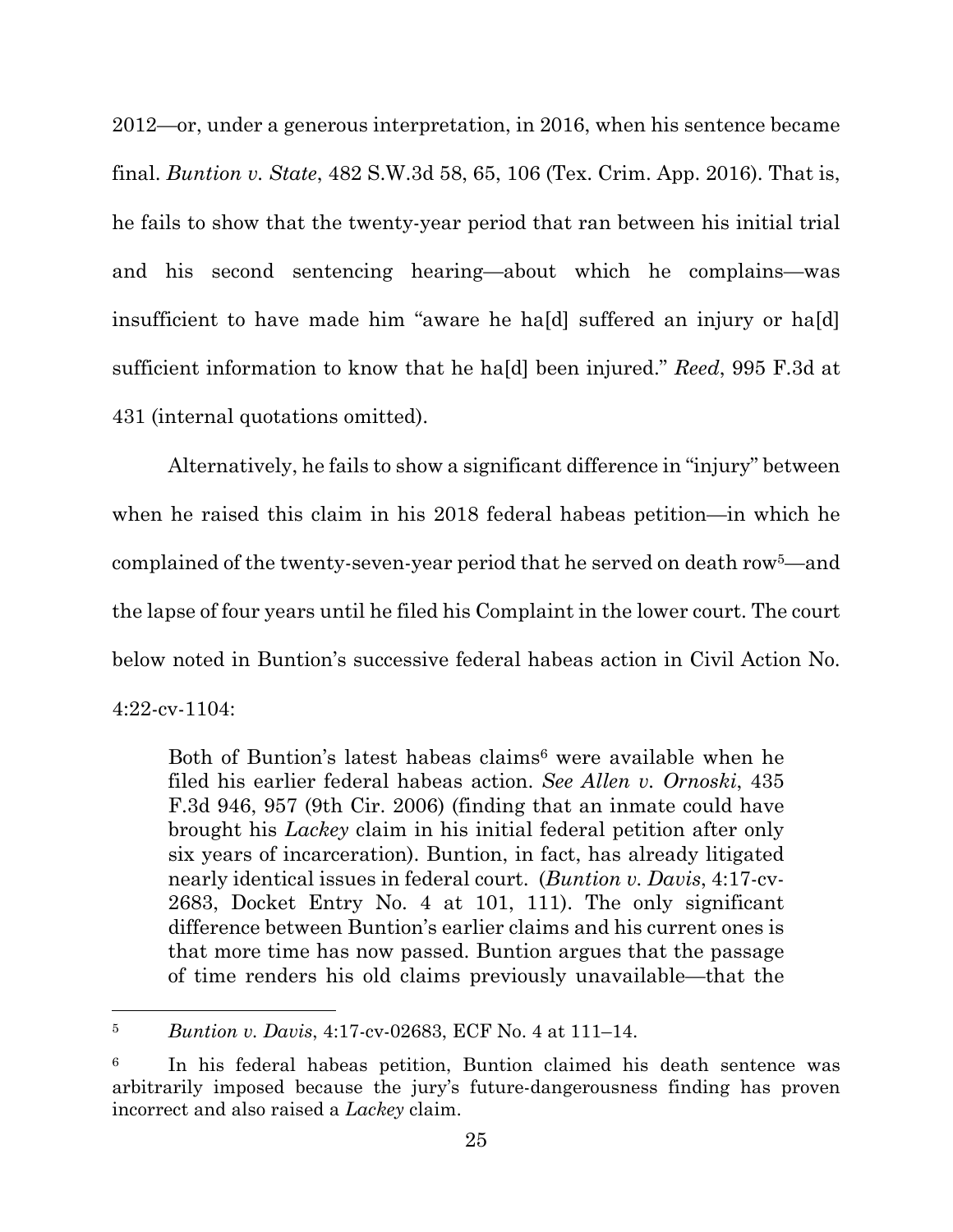certainty of an execution date breathes new life into claims previously resolved by the federal courts. ([ROA.22-70003.37]; [ROA.22-70003.101–02]. Buntion's argument, however, would eviscerate AEDPA's abuse-of-the-writ provisions and allow an endless succession of federal petitions differing from each other only in the time which had transpired since the inmate's conviction.

 Regardless, the two-year limitations period has long expired. Buntion therefore cannot demonstrate a likelihood of success on his claim because his claim is time-barred.

### **3. Buntion does not present factual allegations that are sufficient to raise a right to relief above the speculative level.**

 Respondents do not contest the material facts asserted by Buntion: when Buntion was convicted and sentenced, the length of his incarceration, and when he filed his habeas applications and petitions. However, these facts and Buntion's arguments are insufficient to demonstrate § 1983 relief is anything more than speculative. *See Bell Atlantic Corp. v. Twombly*, 550 U.S. 544, 555 (1955).

 Buntion asserts he is challenging the method by which the State intends to carry out his execution, focusing on the State's timing. Petition at 23–24. But, contrary to his phrasing, he does not contest the means by which he will be executed. Rather, he admits he takes issue with the State carrying out his sentence altogether and thus—despite his protests—effectively takes issue with the assessment of the death penalty as his sentence. ("The claim is not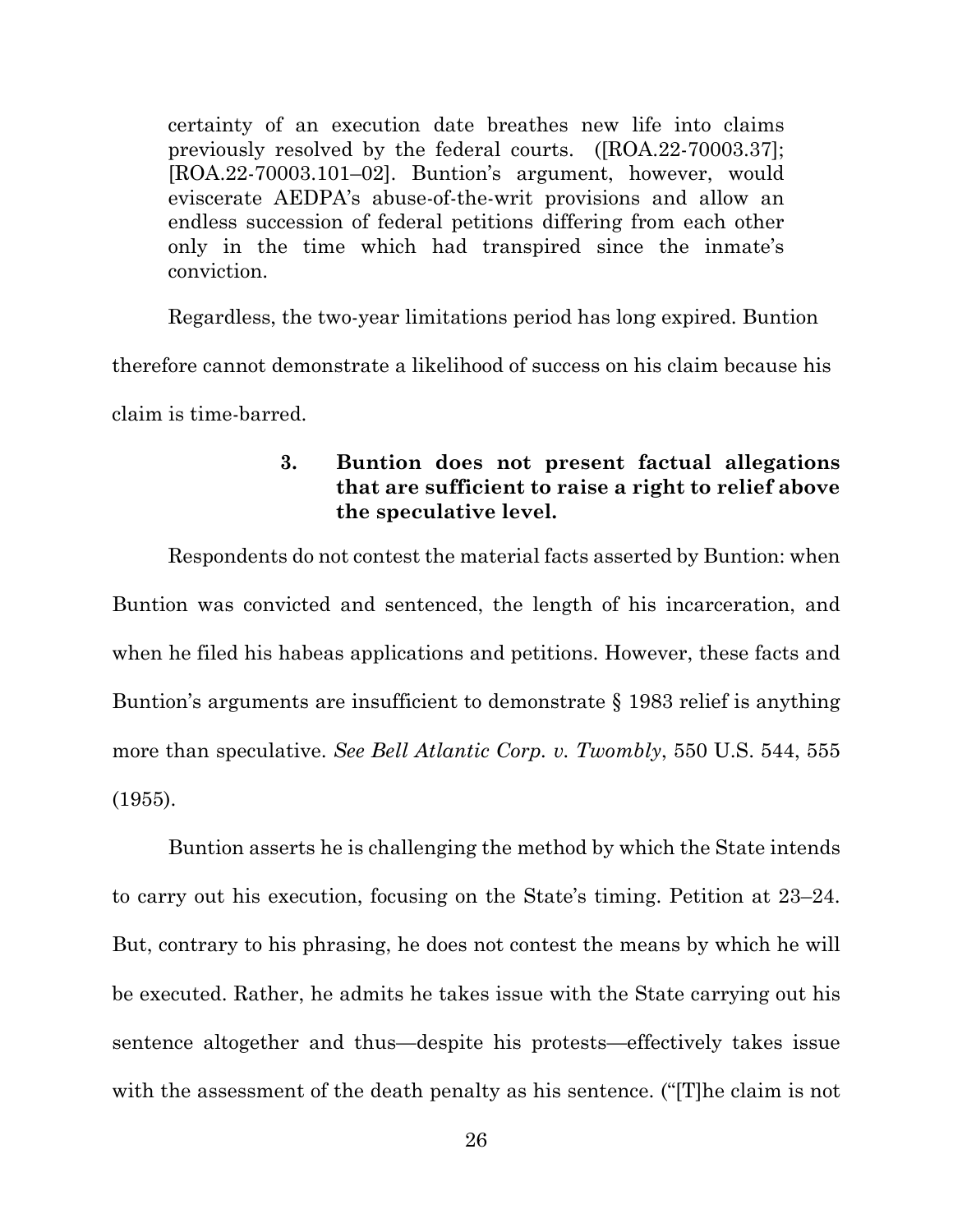that the state could never have executed Buntion. At some point, however, the delay . . . became excessive, so that the Eighth Amendment will not allow for his execution to be carried out."). Buntion does not contest the standard by which a habeas challenge is reviewed:

'Challenges to the validity of any confinement or to particulars affecting its *duration* are the province of habeas corpus,' whereas 'requests for relief turning on circumstances of confinement may be presented in a § 1983 action.' *Muhammad v. Close*, 540 U.S. 749, 750 (2004); s*ee also Hill*[], 547 U.S. [at] 579. . . .

*Buntion,* 2022 WL 1164669 at \*10 (emphasis added). Under this case law, Buntion is not presenting a § 1983 challenge to the method of execution.

 Buntion is also mistaken about the time his claim became ripe, which he bases on the setting of his execution date, from which "the delay in executing [him]" could be measured. Brief at 40–41. More specifically, he names the delay in his execution as the factual predicate for his claim. Brief at 40. But again, he raised this claim in his 2018 federal habeas petition (as well as in a successive habeas petition that he filed nearly simultaneously—one day apart—with the complaint giving rise to this appeal). As stated above, Buntion therefore knew the underlying basis for his claim in 2018—even earlier, based on his argument that he was subjected to an unconstitutional sentence "for almost twenty years" before he was re-sentenced in 2012. *See* Brief at 39–40. He fails to demonstrate any substantial difference resulting from the passage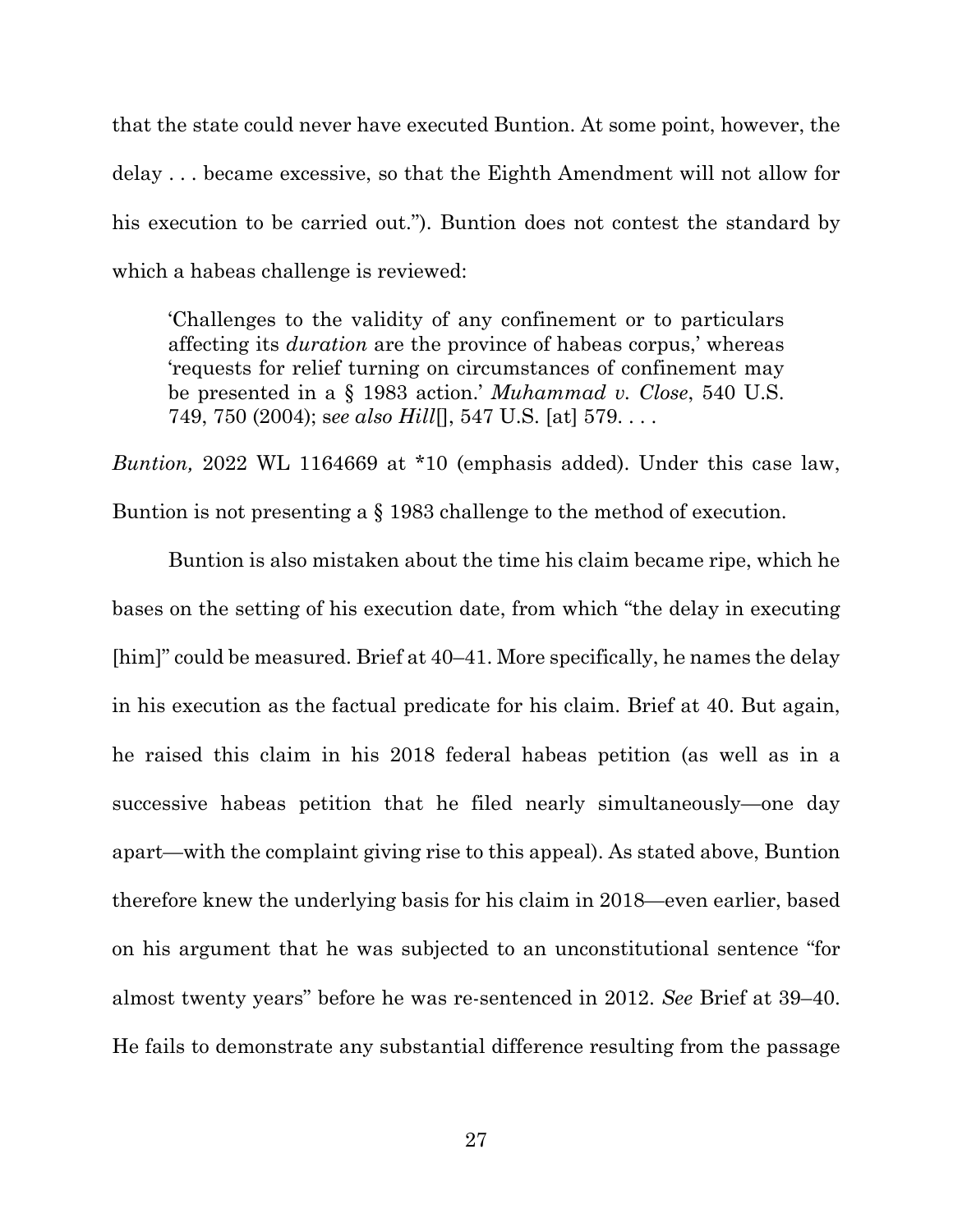of time—just over one year—from this Court's disposition of his appeal of his federal habeas petition to the date his execution date was set.

 Contrary to Buntion's argument, his claim became ripe at the time he could have asserted the delay of his execution was unconstitutional. Accordingly, Buntion fails to present factual allegations that are sufficient to raise a right to relief above the speculative level, and there is no likelihood he can succeed on the merits. This Court should deny a stay of execution.

## **4. Alternatively, Buntion cannot obtain relief because reasonable jurists could not debate the successiveness of Buntion's habeas claim pursuant to 28 U.S.C. § 2244(b).**

 If the district court's dismissal is found to include a holding that Buntion's *Lackey* claim is properly construed and dismissed as a § 2254 claim, Buntion does not show reasonable jurists could debate the successiveness of Buntion's claim, or that Buntion failed to state a valid claim that he was denied a constitutional right. *See Slack*, 529 U.S. at 484.

 First, Buntion does not distinguish his successive claim from this Court's alternative merits-review of the same claims in its 2020 opinion, and law-ofthe-case precludes review.7 *See Woodfox v. Cain*, 772 F.3d 358, 370 (5th Cir.

<sup>7 &</sup>quot;Without this doctrine, cases would end only when obstinate litigants tire of reasserting the same arguments over and over again." *United States v. Matthews*, 312 F.3d 652, 657 (5th Cir. 2002). Yet "law of the case is not a jurisdictional rule, but a discretionary practice." *Id*. The doctrine is therefore "not inviolate." *Id*. But "a prior decision will be followed without re-examination unless": 1) "the evidence on a subsequent trial was substantially different"; 2) "controlling authority has since made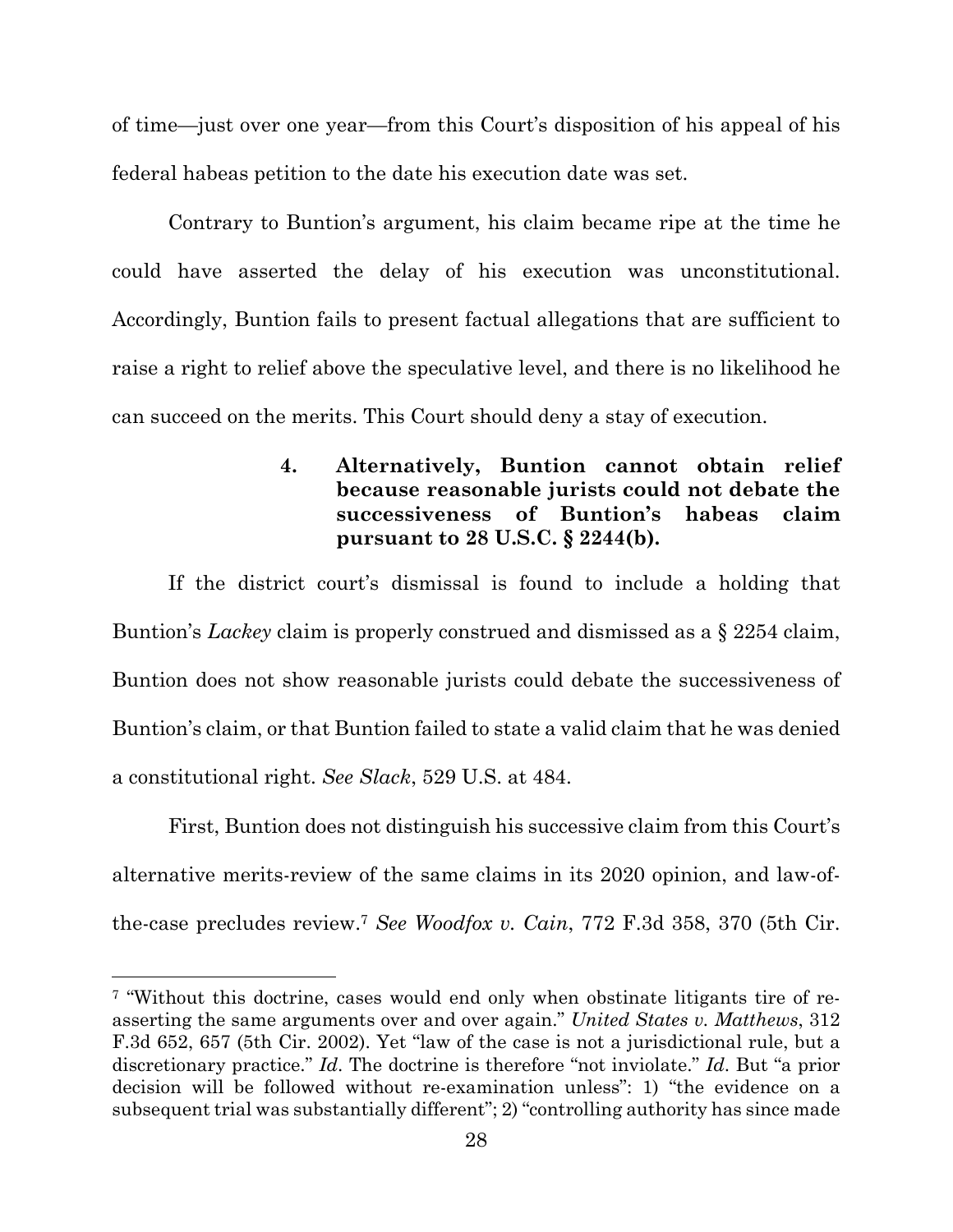2014) (citing *Med. Ctr. Pharmacy v. Holder*, 634 F.3d 830, 834 (5th Cir. 2011) ("[T]he law-of-the-case doctrine posits that when a court decides upon a rule of law, that decision should continue to govern the same issue in subsequent stages in the same case."). Here, Buntion cites no new contrary controlling authority, nor does he assert that the Court's prior decision was clearly erroneous and would work manifest injustice. The only evidence Buntion points to is the passage of time. While true, Buntion provides nothing to show such passage of time—again, what amounts to a little more than a year after this Court's prior decision—has significantly altered his position from when he previously raised this *Lackey* claim.

 And as the lower court stated, if Buntion's claim is successful, such argument "would eviscerate AEDPA's abuse-of-the-writ provisions and allow an endless succession of federal petitions differing from each other only in the time what had transpired since the inmate's conviction." As argued above,

a contrary decision of the law applicable to such cases"; or 3) "the decision was clearly erroneous and would work . . . manifest injustice." *Propes v. Quarterman*, 573 F.3d 225, 228 (5th Cir. 2009).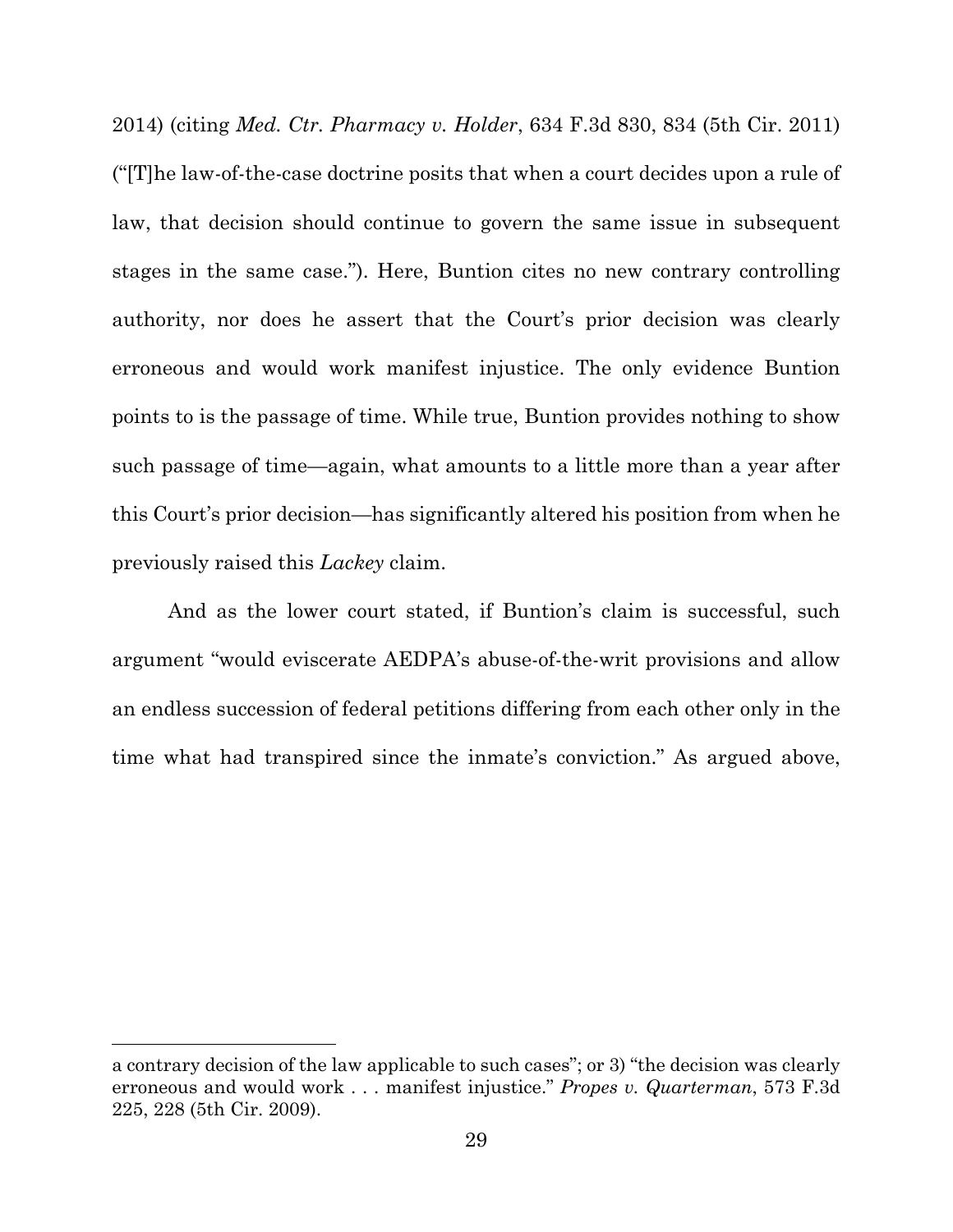Buntion fails to show his claim could not have been raised before, and he cannot show he would succeed on the merits of his claim.

### **5. The balance of equities does not weigh in Buntion's favor.**

 For the above reasons, Buntion fails show he is likely to succeed on the merits. He is not entitled to a "do over." And the State has a strong interest in carrying out this sentence. This Court should not further delay justice for a stay of execution. *See Martel v. Clair*, 565 U.S. 648, 662 (2012) ("Protecting against abusive delay *is* an interest of justice.") (emphasis in original); *see Hill*, 547 U.S. at 584 ("Both the State and the victims of crimes have an important interest in the timely enforcement of a sentence."). Buntion fails to show the State and the victims would not be substantially harmed by a stay, or that the public interest does not favor a stay. Consequently, this Court should deny Buntion's request for one.

### **CONCLUSION**

The application for a stay of execution should be denied.

Respectfully submitted,

KEN PAXTON Attorney General of Texas

BRENT WEBSTER First Assistant Attorney General